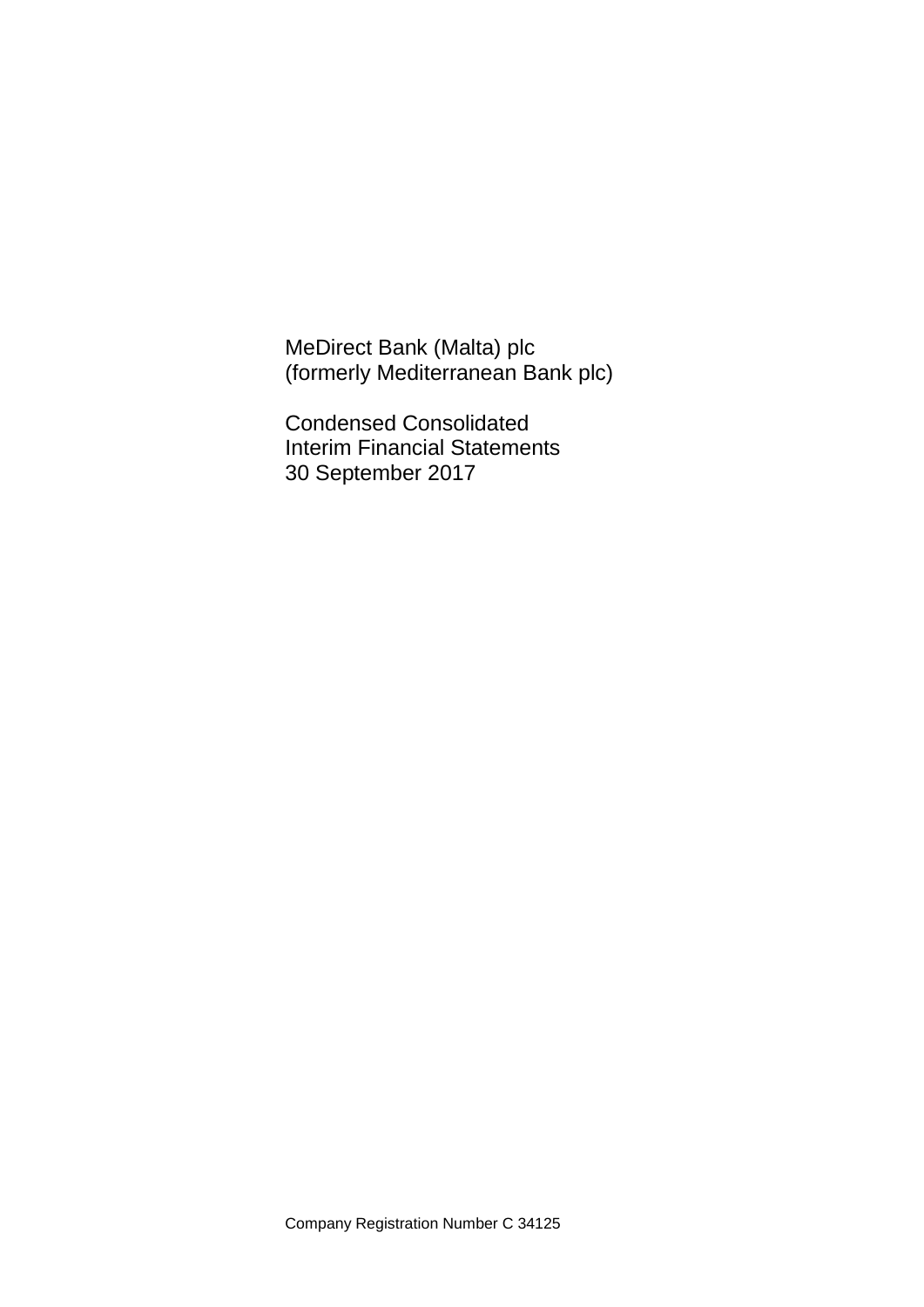|                                                                  | Pages     |
|------------------------------------------------------------------|-----------|
| Interim directors' report pursuant to Listing Rules 5.74 et seq  | $1 - 5$   |
| Condensed consolidated interim financial statements:             |           |
| Condensed consolidated interim statement of financial position   | $6 - 7$   |
| Condensed consolidated interim statement of comprehensive income | 8         |
| Condensed consolidated interim statement of changes in equity    | $9 - 10$  |
| Condensed consolidated interim statement of cash flows           | $11 - 12$ |
| Notes to the condensed consolidated interim financial statements | $13 - 24$ |
|                                                                  |           |

Independent auditors' report on review of condensed consolidated interim financial statements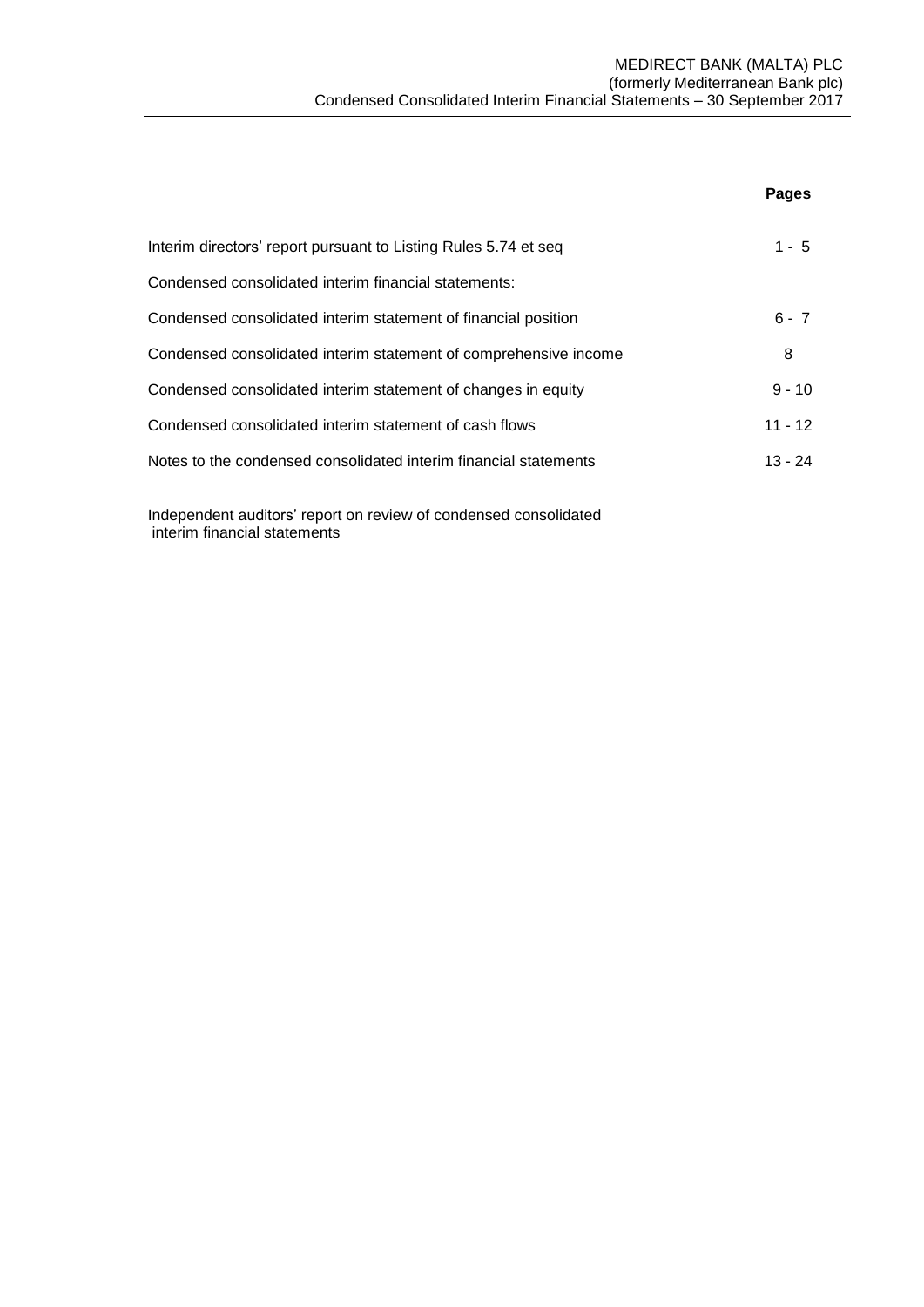The directors present their interim financial statements of MeDirect Bank (Malta) plc ("the Bank" or "MeDirect Malta"), formerly Mediterranean Bank plc, and its principal subsidiary, MeDirect Bank S.A. ("MeDirect Belgium" or "the subsidiary") (together referred to as the "Group" or "MeDirect Malta Group") for the six month period ended 30 September 2017.

# **Change in Name**

By virtue of a shareholders' resolution dated 15 November 2017, the shareholders of the Bank resolved to change the name of the company from Mediterranean Bank plc to MeDirect Bank (Malta) plc.

# **Principal Activities**

The principal activities of MeDirect Malta and MeDirect Belgium comprise lending to international corporates and the provision of banking services primarily to the mass affluent sector in Malta and Belgium, focusing primarily on term deposit savings and wealth management, as well as local corporate banking in Malta.

# **Financial Performance**

The Group reported a profit after tax of €7.1 million for the six months ended 30 September 2017 compared with €6.4 million for the same period last year. The Group registered growth both in its net interest income and in its net fee and commission income as a result of growth in both its international lending business and its wealth management business. This period's performance was negatively impacted by non-recurring realised losses on disposal of loans and advances amounting to €1.2 million compared to gains on disposal of €1.2 million in the comparative period. This was mitigated by lower net impairment charges and a lower tax expense.

During the six-months ended 30 September 2017, the Group registered net interest income of €31.1 million (30 September 2016: €28.4 million). Total operating income amounted to €33.7 million (30 September 2016: €32.4 million). Total operating expenses amounted to €23.9 million (30 September 2016: €20.3 million).

The Group continued to build its corporate lending activities both internationally and domestically. As at 30 September 2017, the Group's international and domestic loans and advances to customers ("Lending Portfolio") stood at €1.6 billion (31 March 2017: €1.4 billion), net of collective impairment loss allowances of €5.2 million (31 March 2017: €5.1 million) and specific impairment loss allowances of €10.4 million (31 March 2017: €16.9 million). In addition the Group had commitments of €324.8 million under revolving credit facilities as at 30 September 2017 (31 March 2017: €288.3 million) and other undrawn credit facilities of €64.9 million (31 March 2017: €49.5 million). As at 30 September 2017, the Group's investment portfolio, consisting of available-for-sale securities stood at €595.8 million (31 March 2017: €698.5 million).

# **Business Development**

Over the last few months the Group was involved in raising new equity capital and we are pleased to announce that as a result of such injections from both the local and international community, the MeDirect Malta Group accepted a series of capital contributions from the Bank's majority shareholder amounting to €8.2 million in September 2017 and €67.4 million in November 2017. This was a strong vote of confidence in the progress that the MeDirect Malta Group has made over these last years, given the interest from a very diverse set of investors.

At the moment the Group is looking at broadening its asset base internationally to diversify both its risk and its income. The Group will enter new asset classes and new jurisdictions in thoughtful and well planned ways, building on our track record of both organic and inorganic growth.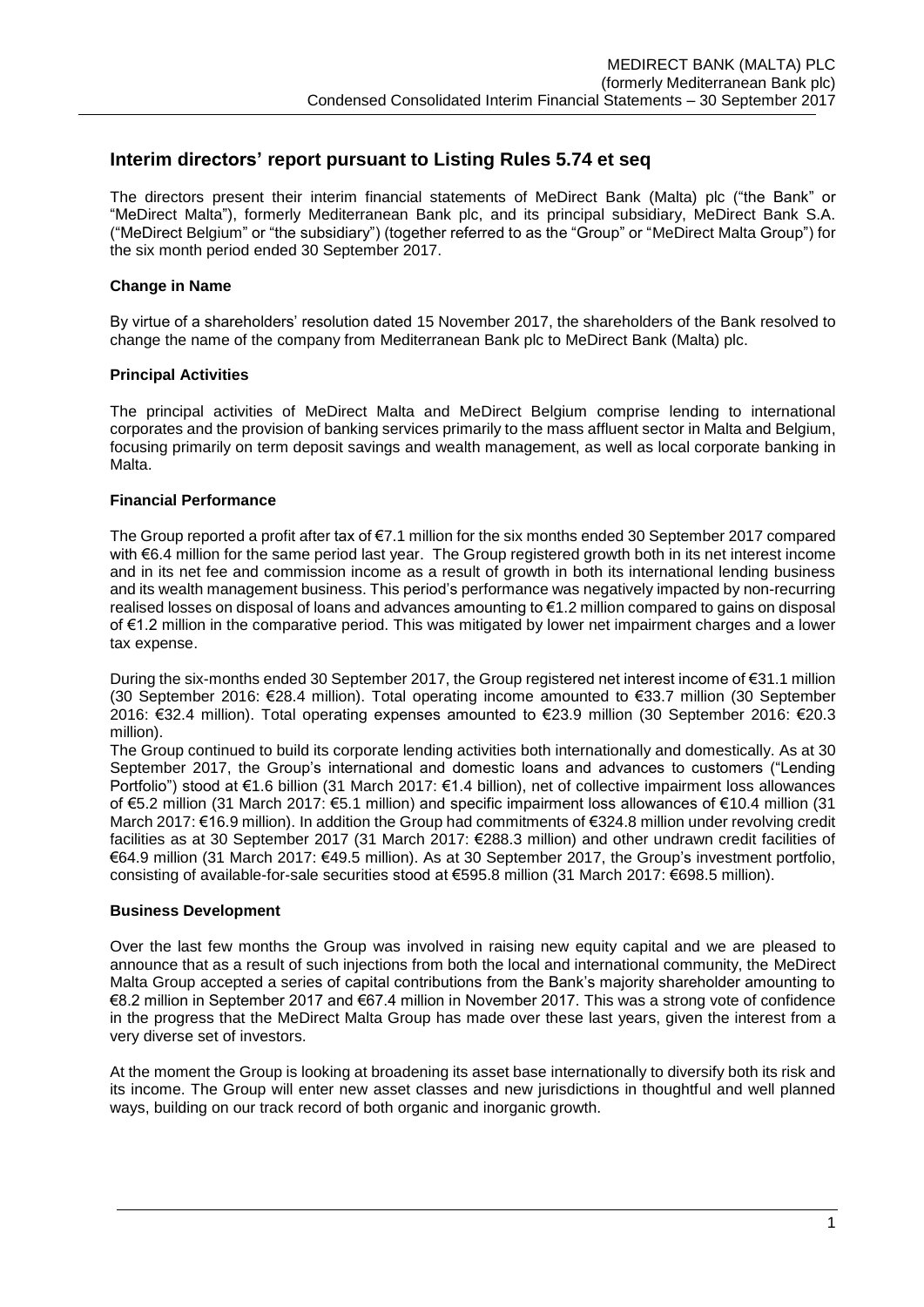# **Business Development** - continued

On 21 November 2016, MeDirect Malta announced that the boards of directors of MeDirect Malta and Mediterranean Corporate Bank Limited ("MedCorp") have each voted to merge MedCorp into MeDirect Malta. The regulatory approval was obtained on 8 February 2017 and accordingly, with effect from 1 April 2017, the merger between MeDirect Malta and MedCorp became effective for accounting purposes. Thus all the transactions of MedCorp have been treated as being those of MeDirect Malta with effect from 1 April 2017.

During the financial period ended 30 September 2017, the Group continued to implement its business plan with the aim of sustaining the Group's long-term profitability by building its international corporate lending portfolio and its deposit customer base in the mass affluent market both in Malta and Belgium and also with select corporates in Malta.

The Group also continues to make significant investments in technology that have allowed it to enhance its online banking and investment services for its customers, together with systems to support such services. Investment services include online execution of brokerage transactions in respect of equities, bonds and funds as well as foreign exchange execution capabilities. The Group also offers online retirement and investment planning capabilities, model portfolio analytical tools to enable customers to analyse portfolio and investment alternatives and a broad range of research and market data resources.

The Group continues to fund its portfolios through deposits and through the international wholesale financial markets. The Group's significant deposit base, both in Malta and in Belgium, has strengthened and made more robust the Group's funding platform. Access to the Eurex repo platform provides efficient funding for the Group. The Group's core deposit offering is a range of fixed-term and other term deposit savings products. As at 30 September 2017, the Group's deposit base reached €1.92 billion (31 March 2017: €1.90 billion). The Group's deposit base also provides a potential customer base for investment and wealth management products.

The Group's Lending Portfolio primarily consists of senior secured loans and revolving credit facilities to corporate borrowers domiciled in Western Europe. Substantially all loans and revolving credit facilities in the portfolio are denominated in euro or pound sterling and substantially all of the loans are floating rate instruments (some have interest rate floors embedded within the contracts) and would not be adversely affected by material changes in interest rates.

As part of the Group's funding strategy, MeDirect Malta had set up Grand Harbour I B.V. ("GH I"), a controlled special purpose entity which has been consolidated since the Group retained all the risks and rewards of the structure. Throughout the financial year ended 31 March 2017, the MeDirect Malta Group started utilising the GH I structure again as MeDirect Malta and MeDirect Belgium transferred a portfolio of syndicated senior secured loans to GH I. GH I was funded through two intragroup loan facilities subscribed to by MeDirect Malta and MeDirect Belgium that led to a transfer of risk from MeDirect Belgium to MeDirect Malta, without however changing MeDirect Malta Group's overall risk on a consolidated basis. MeDirect Belgium and MeDirect Malta invested in GH I on a 69% - 31% basis with the tranche bought by MeDirect Belgium (the "Senior Loan") having a senior ranking vis-à-vis the facility taken up by MeDirect Malta (the "Junior Loan").

The MDB Group (the "Regulatory Group"), which comprises MeDirect Group Limited and its subsidiaries, the MeDirect Malta Group and Charts Investment Management Service Limited, remains committed to operating with strong regulatory ratios and a robust liquidity position. At 30 September 2017, the Regulatory Group's consolidated Capital Adequacy Ratio stood at 13.5% (31 March 2017: 13.7%) whilst the Regulatory Group's Liquidity Coverage Ratio stood at 695.2% (31 March 2017: 576.7%).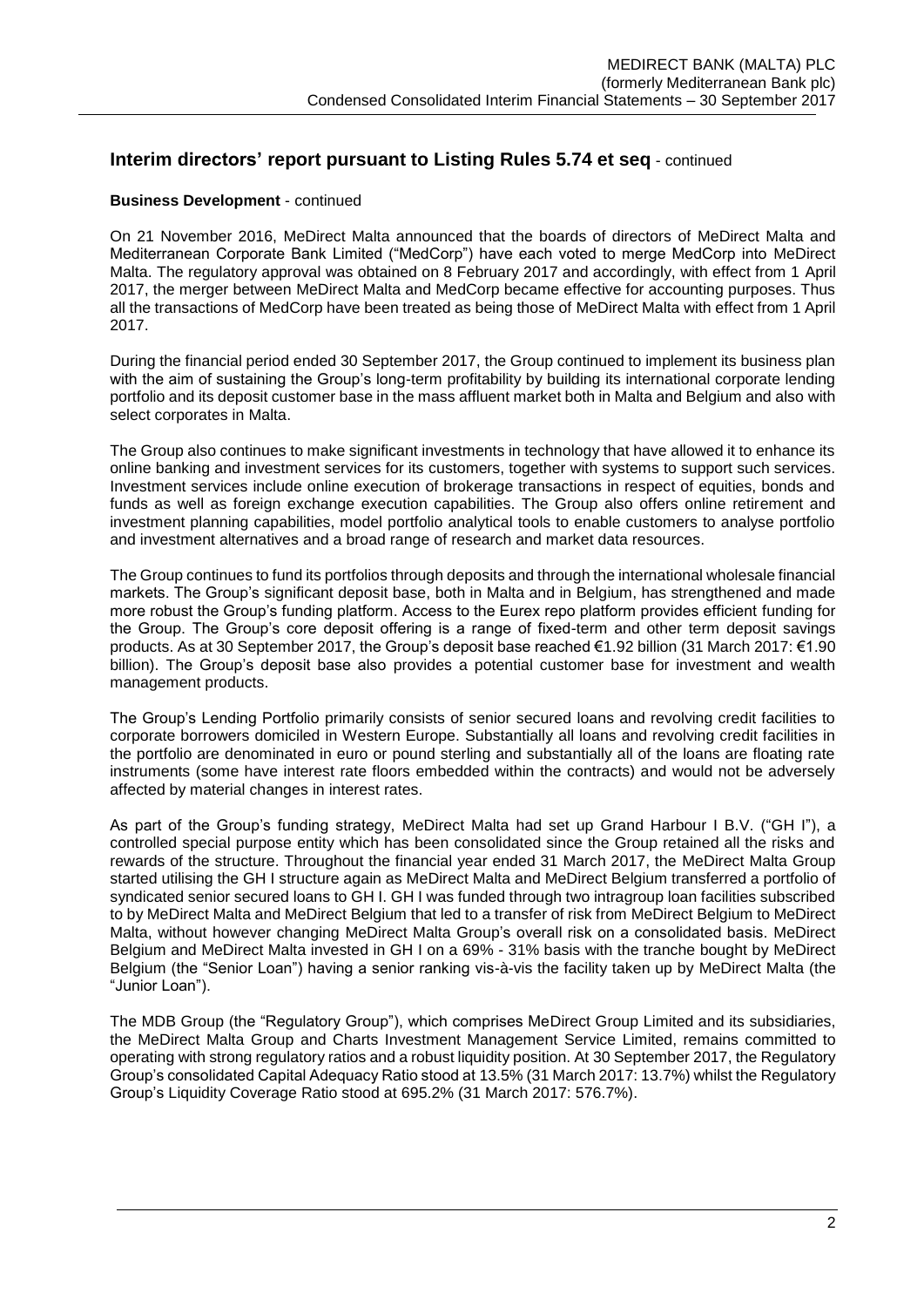# **Business Development** - continued

The Regulatory Group, that is also considered a core domestic bank by the Central Bank of Malta, will continue to ensure that appropriate capital levels are maintained reflecting the economic environment and the challenges that the Regulatory Group is faced with. The Regulatory Group is under the Single Supervisory Mechanism ("SSM") and the direct supervision of the European Central Bank ("ECB"). The Regulatory Group is confident that it will continue to meet the high expectations of the ECB.

### **Dividends and reserves**

After adjusting the Reserve for General Banking Risks in accordance with the requirements of Banking Rule ("BR") 09 - Measures addressing credit risk arising from the assessment of the quality of asset portfolios of credit institutions authorised under the Maltese Banking Act (Cap. 371), the retained earnings of the Group amounted to €40.0 million (31 March 2017: €32.9 million). The directors of the Bank do not recommend the payment of an interim dividend.

### **Outlook and future business developments**

The ongoing robustness of capital and liquidity ratios provide a stable foundation from which to produce attractive and sustainable returns. The strategy that has been defined by the Board of Directors over the last few years has resulted in significant growth whilst producing attractive returns and an ability to invest in the capabilities of the Group notwithstanding the low interest rate environment.

Stability in the international capital markets results in a positive effect on the Group's wealth management and investment services businesses since greater investor confidence leads to increased customer interest in the investment products offered by the Group.

The above should be construed in light of the fact that the eurozone macroeconomic environment remains challenging, especially following the UK Brexit referendum results, and that any reversal of the positive trends described above could have a negative effect on the Group's asset portfolios and businesses. Despite these ongoing challenges, the Group remains confident that its underlying strategy will continue to result in profitable growth. Furthermore, the Group is currently exploring new opportunities in order to diversify the Group's asset classes and the relative revenue streams.

As a result of the operations previously undertaken by MedCorp, MeDirect Malta will consolidate and expedite its Maltese growth strategy through its portfolio of Maltese corporate clients which is complementary to the Group's existing customer base and is aligned with the Group's future growth strategies.

The Group has grown, and plans to continue to grow, its corporate lending activities and therefore the aggregate Lending Portfolio held by MeDirect Malta and MeDirect Belgium should grow as a percentage of the Group's overall asset base. The Group has recently been operating with a relatively stable leverage ratio of 7.75% (31 March 2017: 7.29%) and intends to continue to operate with a capital adequacy ratio in excess of the minimum capital requirements determined by Capital Requirements Directive ("CRD") IV and also in conformity with any other guidance issued by the Group's regulator, the ECB's joint Supervisory Team (the "JST").

The developments mentioned above enable the Board of Directors to look forward to the future with cautious optimism.

# **Related parties**

There were no material changes in related party transactions from those detailed in the financial statements for the period ended 31 March 2017. During this period no further related party transactions materially affected the financial position or liquidity of the Group.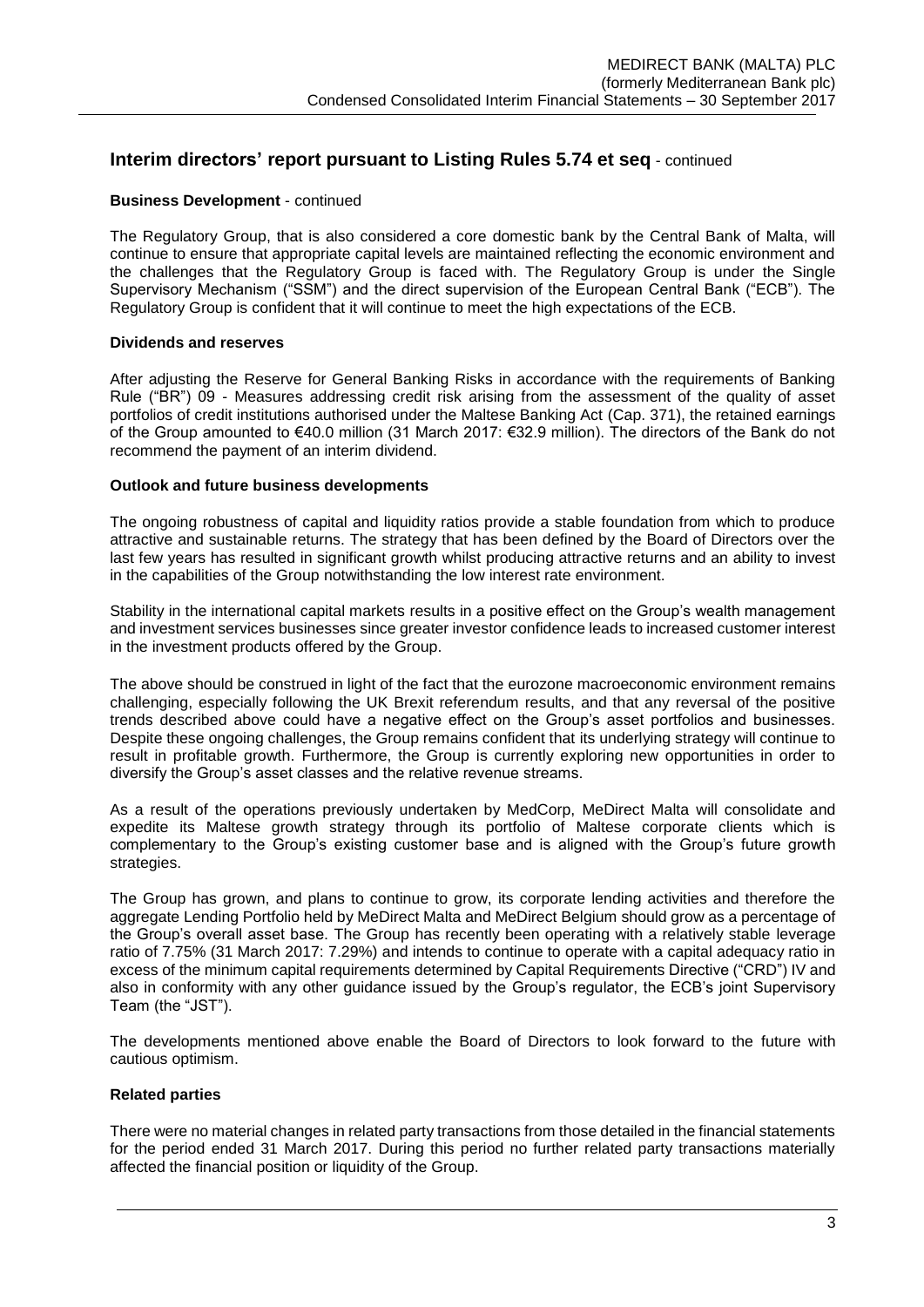# **Events after the reporting date**

#### *Shareholders' contribution*

By virtue of extraordinary resolutions dated 1 November 2017 and 7 November 2017, the Bank accepted a shareholders' net contribution of €12 million and €55.4 million respectively.

#### *Issue of Subordinated Unsecured Bonds*

On 16 October 2017 MeDirect Malta announced the basis of acceptance for the issue of Euro equivalent of €20 million 5% Subordinated Unsecured Bonds 2027 ("the Bonds").

In terms of the Prospectus, the Bonds were available for subscription in the Intermediaries' Offer which was held on 13 October 2017. Amounts subscribed for by Authorised Financial Intermediaries amounted to £1.2 million (equivalent to €1.3 million) and €18.7 million for the GBP Bonds and EUR Bonds respectively.

Interest on the Bonds commenced on 13 October 2017. The Bonds were admitted to listing on the Official List of the Malta Stock Exchange on 20 October 2017.

#### *Changes in Malta's corporate taxation*

In presenting the Malta Budget 2017, the Minister for Finance announced the introduction of the Notional Interest Deduction ("NID"). The legal notice outlining the rules was published on 5 October 2017 as legal notice 262 of 2017.

The key features of the NID are the following:

- Election for the NID is at the discretion of a company.
- The NID is calculated by multiplying the deemed notional interest rate by the balance of risk capital that the company has at year end.
- The notional interest rate is the risk free rate set on Malta Government Stocks with a remaining term of approximately 20 years plus a premium of 5%.
- The risk capital of the company includes mainly share capital, share premium, shareholders' contributions, reserves and interest free loans as at year end.
- The NID may be claimed as a deduction by the company against its chargeable income for the year.
- The maximum deduction in any given year cannot exceed 90% of chargeable income. Any excess can then be carried forward to the following year. Any remaining chargeable income is subject to tax at the standard rates.
- These rules are applicable as from the financial year ended 31 March 2017.

If these new regulations were already effective as at the end of the reporting period, we estimate that the Group's:

- current tax recoverable balance would have increased by  $E$ 5.0 million;
- deferred tax asset would have increased by  $€1.9$  million; and
- retained earnings would have increased by  $€6.9$  million.

#### *Changes in Belgium's corporate taxation*

On 27 October 2017 the Belgium Federal government issued statement in connection to the agreement on the implementation of the corporate tax reform announced earlier in July 2017. The Act has been sent to the Council of State for advice and is expected to be voted by Parliament in the course of December 2017.

The main effect of this tax reform is the decrease in the corporate tax rate from 33% to 29% in 2018 and to 25% as from 2020.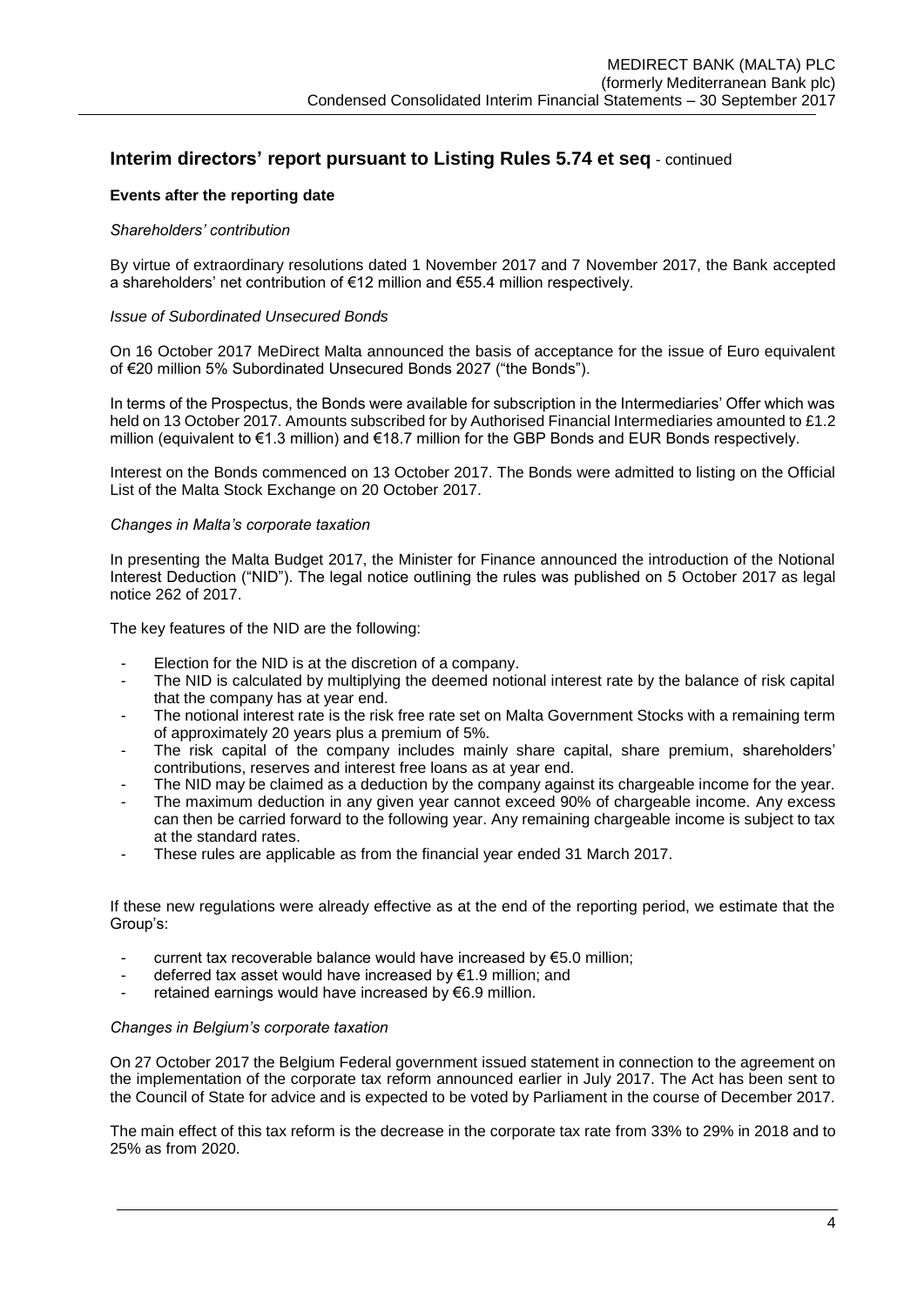### **Events after the reporting date** - continued

On the other hand, this reform contains other budgetary measures aimed at financing the rate reduction, e.g. introducing a so-called minimum tax and changing the notional interest deduction system.

If the changes mentioned above were already effective as at the end of the reporting period, the Board estimate that the Group's deferred tax asset and retained earnings would have decreased by €1.1 million as at 30 September 2017.

# **Statement by the directors pursuant to Listing Rule 5.75.3 issued by the Listing Authority**

We, the undersigned, declare that to the best of our knowledge:

- the condensed consolidated interim financial statements prepared in accordance with the applicable accounting standards, give a true and fair view of the assets, liabilities and financial position as at 30 September 2017 of MeDirect Malta and its subsidiary included in the consolidation taken as a whole, as well as of their financial performance and cash flows for the period then ended in accordance with IAS 34 Interim Financial Reporting, adopted by the EU; and
- the commentary includes a fair review of the information required under Listing Rule 5.81 to 5.84.

Approved by the Board on 22 November 2017 and signed on its behalf by:

Michael Bussey **Michael Bussey** Mark A. Watson *Chairman Director and Chief Executive Officer*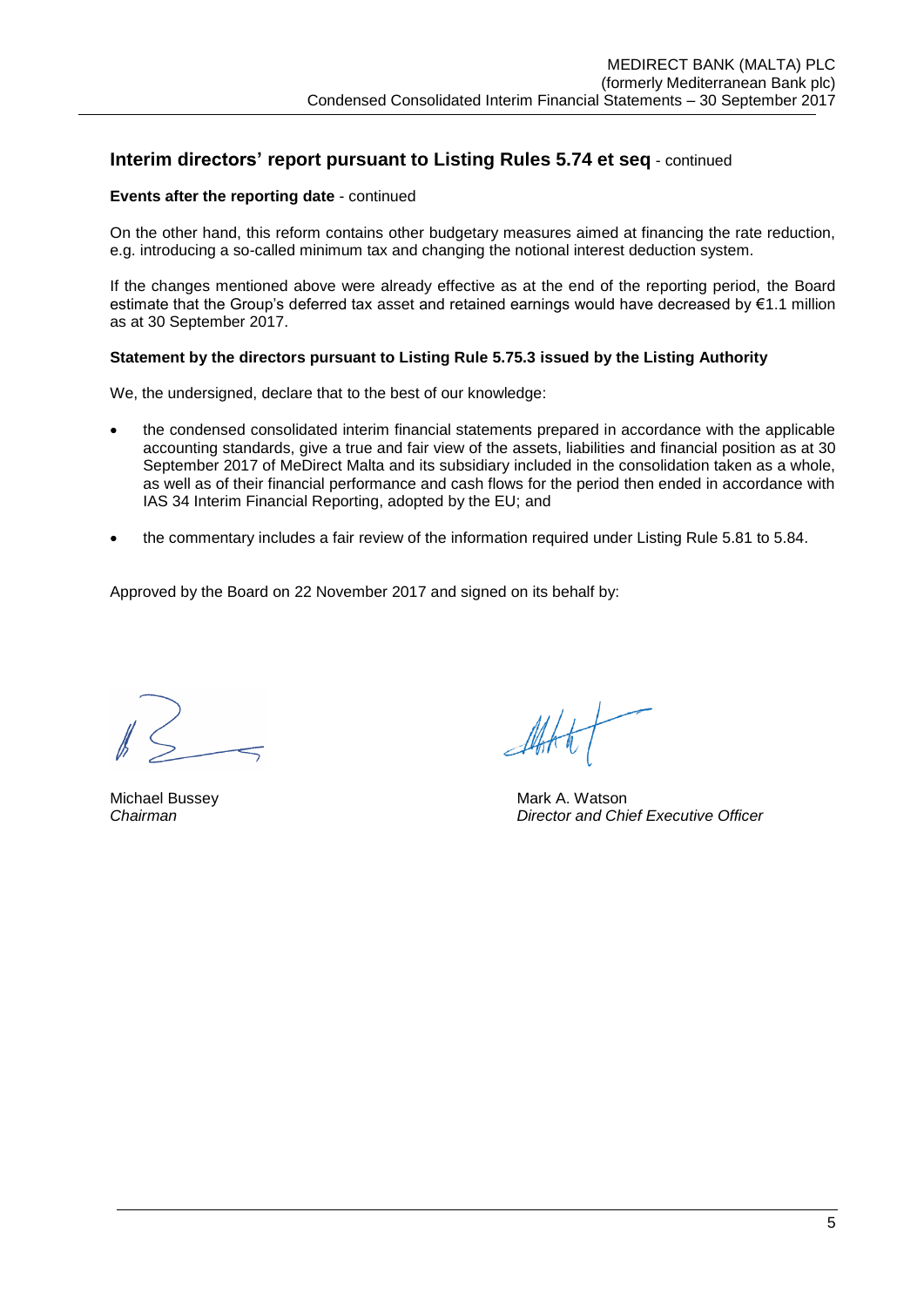# **Condensed consolidated interim statement of financial position**

|                                                      | As at        | As at     |
|------------------------------------------------------|--------------|-----------|
|                                                      | 30 September | 31 March  |
|                                                      | 2017         | 2017      |
|                                                      | €000         | €000      |
| <b>ASSETS</b>                                        |              |           |
| Balances with Central Banks, treasury bills and cash | 206,539      | 245,194   |
| Derivative financial instruments                     | 615          | 1,627     |
| Loans and advances to financial institutions         | 110,875      | 106,895   |
| Loans and advances to customers                      | 1,556,965    | 1,449,970 |
| Investments - Treasury                               | 595,834      | 698,474   |
| Property and equipment                               | 322          | 402       |
| Intangible assets                                    |              | 4         |
| Non-current assets classified as held for sale       | 1,785        | 1,785     |
| Current tax assets                                   | 14,178       | 8,391     |
| Deferred tax assets                                  | 12,819       | 14,178    |
| Prepayments and accrued income                       | 16,476       | 19,138    |
| Other assets                                         | 16,077       | 25,233    |
| <b>Total assets</b>                                  | 2,532,485    | 2,571,291 |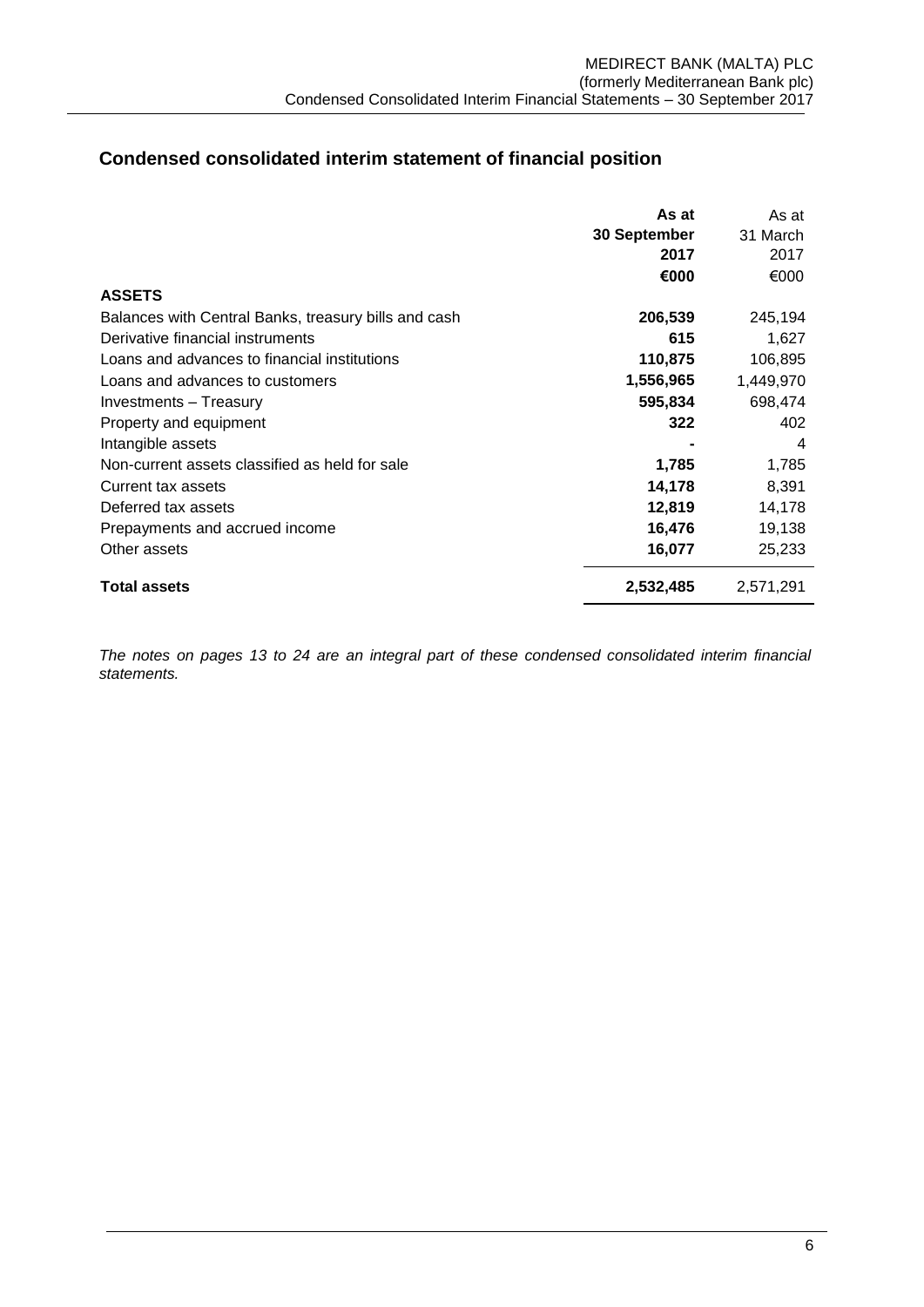# **Condensed consolidated interim statement of financial position** - continued

|                                          | As at        | As at     |
|------------------------------------------|--------------|-----------|
|                                          | 30 September | 31 March  |
|                                          | 2017         | 2017      |
|                                          | €000         | €000      |
| <b>EQUITY</b>                            |              |           |
| Called up issued share capital           | 117,450      | 117,450   |
| Share premium                            | 13,464       | 13,464    |
| Shareholders' contributions              | 69,003       | 60,803    |
| Reserve for general banking risks        | 1,694        | 1,694     |
| Other reserves                           | (1,643)      | (2,511)   |
| Retained earnings                        | 40,023       | 32,923    |
| <b>Total equity</b>                      | 239,991      | 223,823   |
| <b>LIABILITIES</b>                       |              |           |
| Derivative financial instruments         | 7,148        | 2,323     |
| Amounts owed to financial institutions   | 266,010      | 359,183   |
| Amounts owed to customers                | 1,916,255    | 1,901,512 |
| Subordinated liabilities                 | 46,912       | 47,043    |
| <b>Current tax liabilities</b>           | 4,075        | 71        |
|                                          |              |           |
| Accruals and deferred income             | 31,765       | 30,428    |
| Other liabilities                        | 20,329       | 6,908     |
| <b>Total liabilities</b>                 | 2,292,494    | 2,347,468 |
|                                          |              |           |
| <b>Total equity and liabilities</b>      | 2,532,485    | 2,571,291 |
| <b>Memorandum items</b>                  |              |           |
| Commitments to purchase financial assets | 109,959      | 108,865   |
| Commitments to extend credit, guarantees |              |           |
| and other commitments                    | 402,964      | 352,222   |

*The notes on pages 13 to 24 are an integral part of these condensed consolidated interim financial statements.*

The condensed consolidated interim financial statements on pages 6 to 24 were approved and authorised for issue by the Board of directors on 22 November 2017 and signed on its behalf by:

Michael Bussey **Michael Bussey State A. Watson**<br>Chairman Chinage Chairman *Chairman Director and Chief Executive Officer*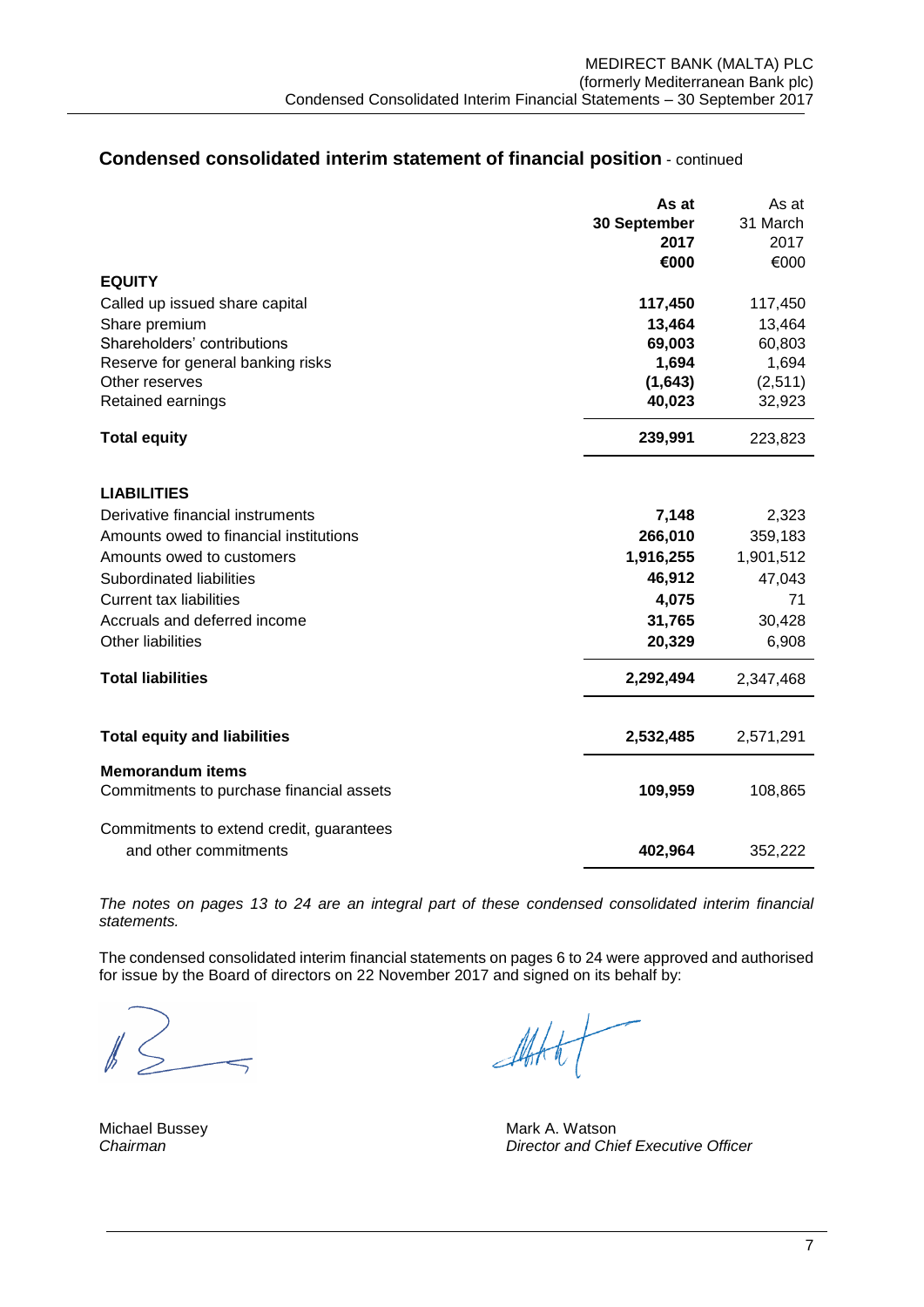# **Condensed consolidated interim statement of comprehensive income**

|                                                                                                                         | <b>Period from</b><br>1 April to | Period from<br>1 April to    |
|-------------------------------------------------------------------------------------------------------------------------|----------------------------------|------------------------------|
|                                                                                                                         | 30 September<br>2017<br>€000     | 30 September<br>2016<br>€000 |
| Interest income<br>Interest expense                                                                                     | 45,535<br>(14, 400)              | 44,857<br>(16, 437)          |
| Net interest income                                                                                                     | 31,135                           | 28,420                       |
| Fee and commission income<br>Fee and commission expense                                                                 | 2,565<br>(815)                   | 2,109<br>(747)               |
| Net fee and commission income                                                                                           | 1,750                            | 1,362                        |
| Net trading income<br>Other operating income                                                                            | 1,981                            | 991                          |
| - Realised gains on disposal of other investments                                                                       | 43                               | 367                          |
| - Realised (losses)/gains on disposal of loans and advances                                                             | (1, 178)                         | 1,206                        |
| - Other income                                                                                                          | 4                                | 9                            |
| <b>Total operating income</b>                                                                                           | 33,735                           | 32,355                       |
| Personnel expenses                                                                                                      | (9,636)                          | (8,785)                      |
| Depreciation and amortisation                                                                                           | (85)                             | (129)                        |
| Other administrative expenses                                                                                           | (14, 143)                        | (11, 339)                    |
| <b>Total operating expenses</b>                                                                                         | (23, 864)                        | (20, 253)                    |
| Net operating income before impairment charges                                                                          | 9,871                            | 12,102                       |
| Net impairment charges                                                                                                  | (1,021)                          | (2,802)                      |
| <b>Profit before tax</b>                                                                                                | 8,850                            | 9,300                        |
| Tax expense                                                                                                             | (1,750)                          | (2,870)                      |
| Profit for the period                                                                                                   | 7,100                            | 6,430                        |
| Other comprehensive income                                                                                              |                                  |                              |
| Items that may be reclassified subsequently to profit or loss<br>Fair valuation of available-for-sale financial assets: |                                  |                              |
| - Net change in fair value, before tax                                                                                  | 1,378                            | 6,258                        |
| - Net amount reclassified to profit or loss, before tax<br>Income tax relating to other comprehensive income            | (43)<br>(467)                    | (367)<br>(2,061)             |
|                                                                                                                         |                                  |                              |
| Other comprehensive income, net of tax                                                                                  | 868                              | 3,830                        |
| Total comprehensive income, net of tax                                                                                  | 7,968                            | 10,260                       |
| Earnings per share (cents)                                                                                              | 6c                               | 5c                           |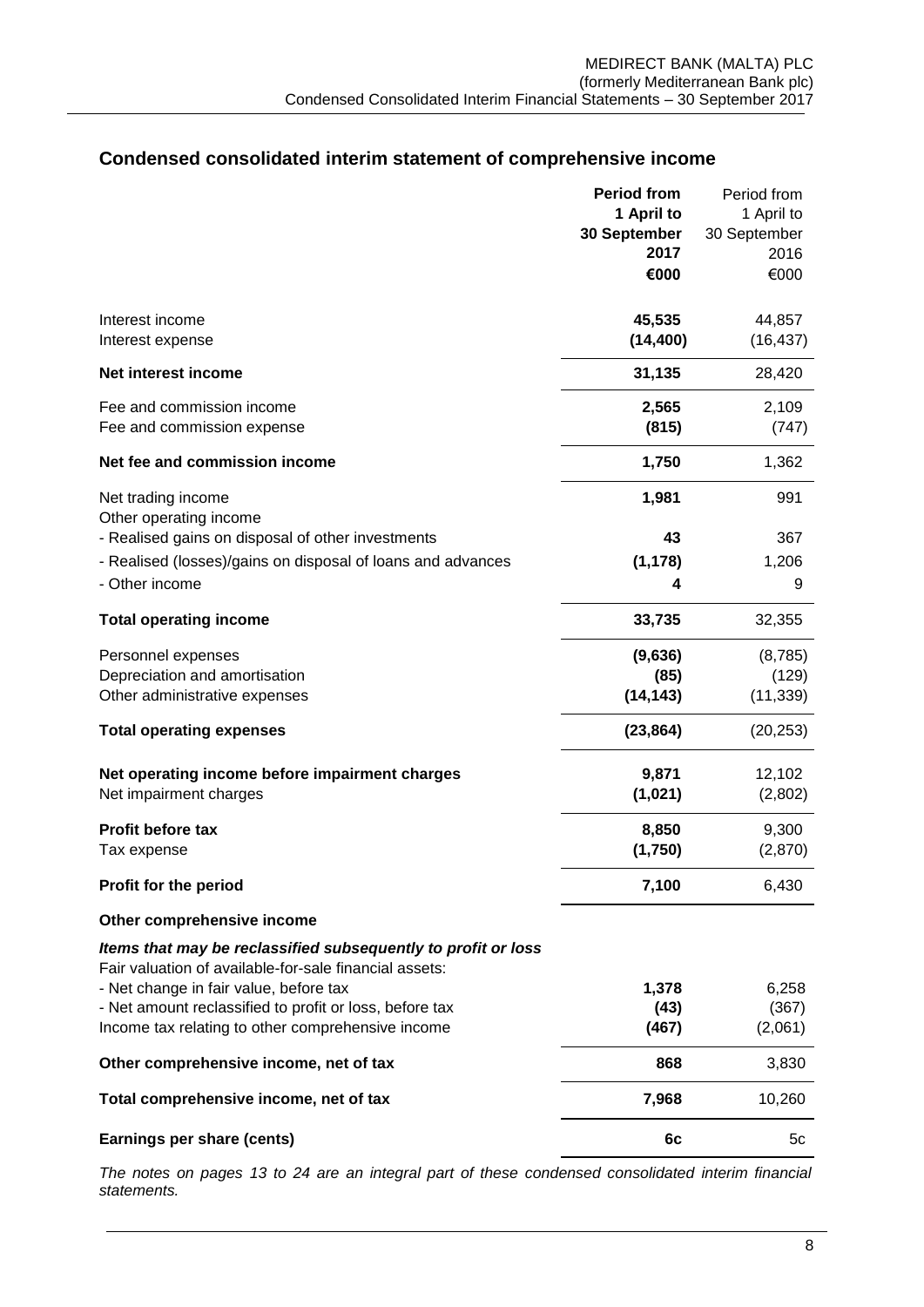# **Condensed consolidated interim statement of changes in equity**

|                                                                                            |                                 |                                 |                                        | <b>Reserve for</b><br>general |                           |                                     |               |
|--------------------------------------------------------------------------------------------|---------------------------------|---------------------------------|----------------------------------------|-------------------------------|---------------------------|-------------------------------------|---------------|
|                                                                                            | <b>Share</b><br>capital<br>€000 | <b>Share</b><br>premium<br>€000 | Shareholder's<br>contributions<br>€000 | banking<br>risks<br>€000      | Other<br>reserves<br>€000 | <b>Retained</b><br>earnings<br>€000 | Total<br>€000 |
| <b>Balance at 1 April 2016</b>                                                             | 117,450                         | 13,464                          | 60,803                                 | 1,194                         | (7,580)                   | 18,348                              | 203,679       |
| <b>Total comprehensive income</b>                                                          |                                 |                                 |                                        |                               |                           |                                     |               |
| Profit for the period                                                                      | $\overline{\phantom{a}}$        | $\sim$                          | $\sim$                                 | $\blacksquare$                | $\sim$                    | 6,430                               | 6,430         |
| Other comprehensive income, net of tax:                                                    |                                 |                                 |                                        |                               |                           |                                     |               |
| Fair valuation of available-for-sale financial assets:                                     |                                 |                                 |                                        |                               |                           |                                     |               |
| - Net change in fair value arising during the period, net of tax                           |                                 |                                 |                                        | $\overline{\phantom{a}}$      | 4,068                     |                                     | 4,068         |
| - Reclassification adjustments - net amounts<br>reclassified to profit or loss, net of tax |                                 |                                 | $\blacksquare$                         | $\overline{\phantom{a}}$      | (238)                     |                                     | (238)         |
| Total other comprehensive income, net of tax                                               | $\blacksquare$                  | $\overline{\phantom{a}}$        | $\overline{\phantom{a}}$               | $\overline{\phantom{a}}$      | 3,830                     | $\overline{\phantom{a}}$            | 3,830         |
| Total comprehensive income, net of tax                                                     | $\blacksquare$                  | $\sim$                          | $\blacksquare$                         | $\blacksquare$                | 3,830                     | 6,430                               | 10,260        |
| <b>Balance at 30 September 2016</b>                                                        | 117,450                         | 13,464                          | 60,803                                 | 1,194                         | (3,750)                   | 24,778                              | 213,939       |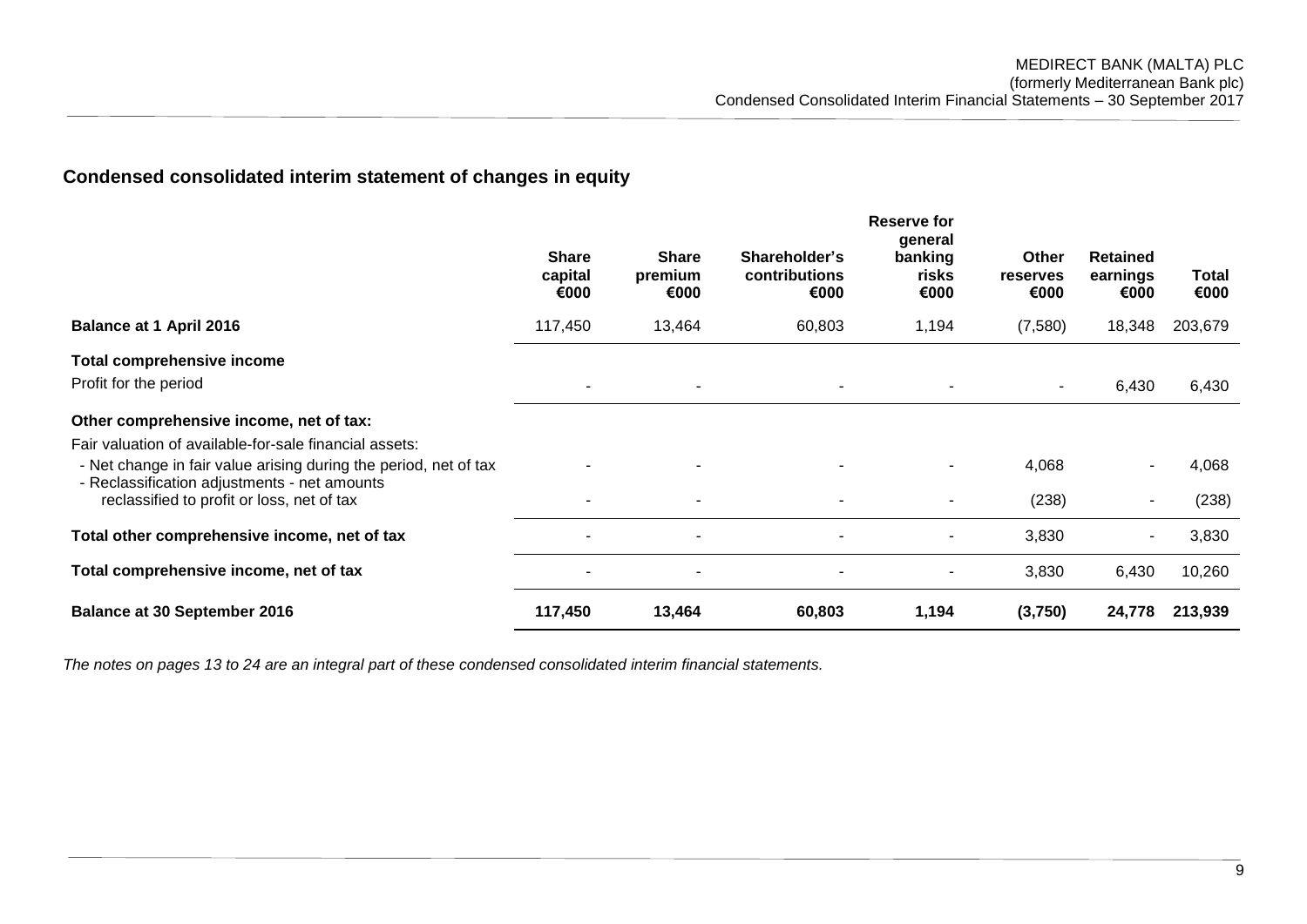|                                                                                                                            |                                 |                                 |                                        | <b>Reserve for</b><br>general |                           |                                     |                      |
|----------------------------------------------------------------------------------------------------------------------------|---------------------------------|---------------------------------|----------------------------------------|-------------------------------|---------------------------|-------------------------------------|----------------------|
|                                                                                                                            | <b>Share</b><br>capital<br>€000 | <b>Share</b><br>premium<br>€000 | Shareholders'<br>contributions<br>€000 | banking<br>risks<br>€000      | Other<br>reserves<br>€000 | <b>Retained</b><br>earnings<br>€000 | <b>Total</b><br>€000 |
| <b>Balance at 1 April 2017</b>                                                                                             | 117,450                         | 13,464                          | 60,803                                 | 1,694                         | (2,511)                   | 32,923                              | 223,823              |
| <b>Total comprehensive income</b>                                                                                          |                                 |                                 |                                        |                               |                           |                                     |                      |
| Profit for the period                                                                                                      | $\sim$                          | $\blacksquare$                  | $\blacksquare$                         |                               | ٠                         | 7,100                               | 7,100                |
| Other comprehensive income, net of tax:                                                                                    |                                 |                                 |                                        |                               |                           |                                     |                      |
| Fair valuation of available-for-sale financial assets:<br>- Net change in fair value arising during the period, net of tax |                                 |                                 |                                        |                               | 896                       |                                     | 896                  |
| - Reclassification adjustments - net amounts<br>reclassified to profit or loss, net of tax                                 |                                 |                                 |                                        |                               | (28)                      | $\sim$                              | (28)                 |
| Total other comprehensive income, net of tax                                                                               |                                 |                                 |                                        |                               | 868                       |                                     | 868                  |
| Total comprehensive income, net of tax                                                                                     | ٠                               |                                 |                                        |                               | 868                       | 7,100                               | 7,968                |
| <b>Transactions with owners:</b>                                                                                           |                                 |                                 |                                        |                               |                           |                                     |                      |
| Contributions by shareholder                                                                                               | ٠                               |                                 | 8,200                                  |                               |                           |                                     | 8,200                |
| <b>Total transactions with owners</b>                                                                                      |                                 |                                 | 8,200                                  |                               |                           |                                     | 8,200                |
| <b>Balance at 30 September 2017</b>                                                                                        | 117,450                         | 13,464                          | 69,003                                 | 1,694                         | (1,643)                   | 40,023                              | 239,991              |

# **Condensed consolidated interim statement of changes in equity** - continued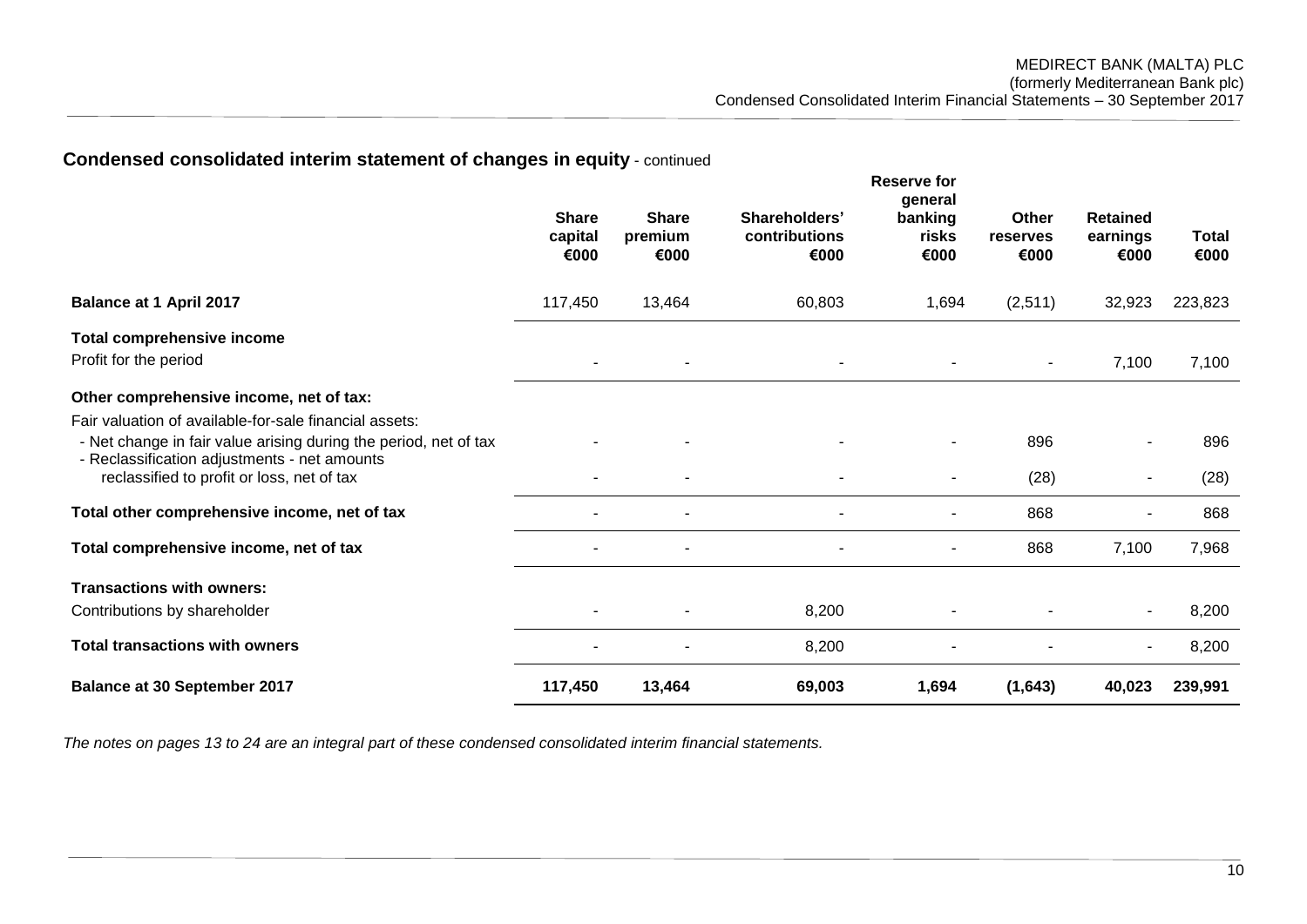# **Condensed consolidated interim statement of cash flows**

|                                                                      | <b>Period from</b><br>1 April to<br>30 September<br>2017<br>€000 | Period from<br>1 April to<br>30 September<br>2016<br>€000 |
|----------------------------------------------------------------------|------------------------------------------------------------------|-----------------------------------------------------------|
| Cash flows from operating activities                                 |                                                                  |                                                           |
| Interest and commission receipts<br>Interest and commission payments | 57,090<br>(13, 599)                                              | 50,020<br>(17, 473)                                       |
| Payments to employees and suppliers                                  | (25, 369)                                                        | (22, 053)                                                 |
| Operating profit before changes in operating assets/liabilities      | 18,122                                                           | 10,494                                                    |
| Decrease/(increase) in operating assets:                             |                                                                  |                                                           |
| - Reserve deposit with Central Banks                                 | 86,085                                                           | (1,369)                                                   |
| - Loans and advances to financial institutions and customers         | (127, 297)                                                       | (189, 444)                                                |
| (Decrease)/increase in operating liabilities:                        |                                                                  |                                                           |
| - Amounts owed to financial institutions and customers               | (38, 592)                                                        | 140,598                                                   |
| - Other payables                                                     | 11,029                                                           | 15,330                                                    |
| - Derivative financial instruments                                   | (373)                                                            | (11, 674)                                                 |
| Tax paid                                                             | (2,613)                                                          | (5,836)                                                   |
| Net cash used in operating activities                                | (53, 639)                                                        | (41, 901)                                                 |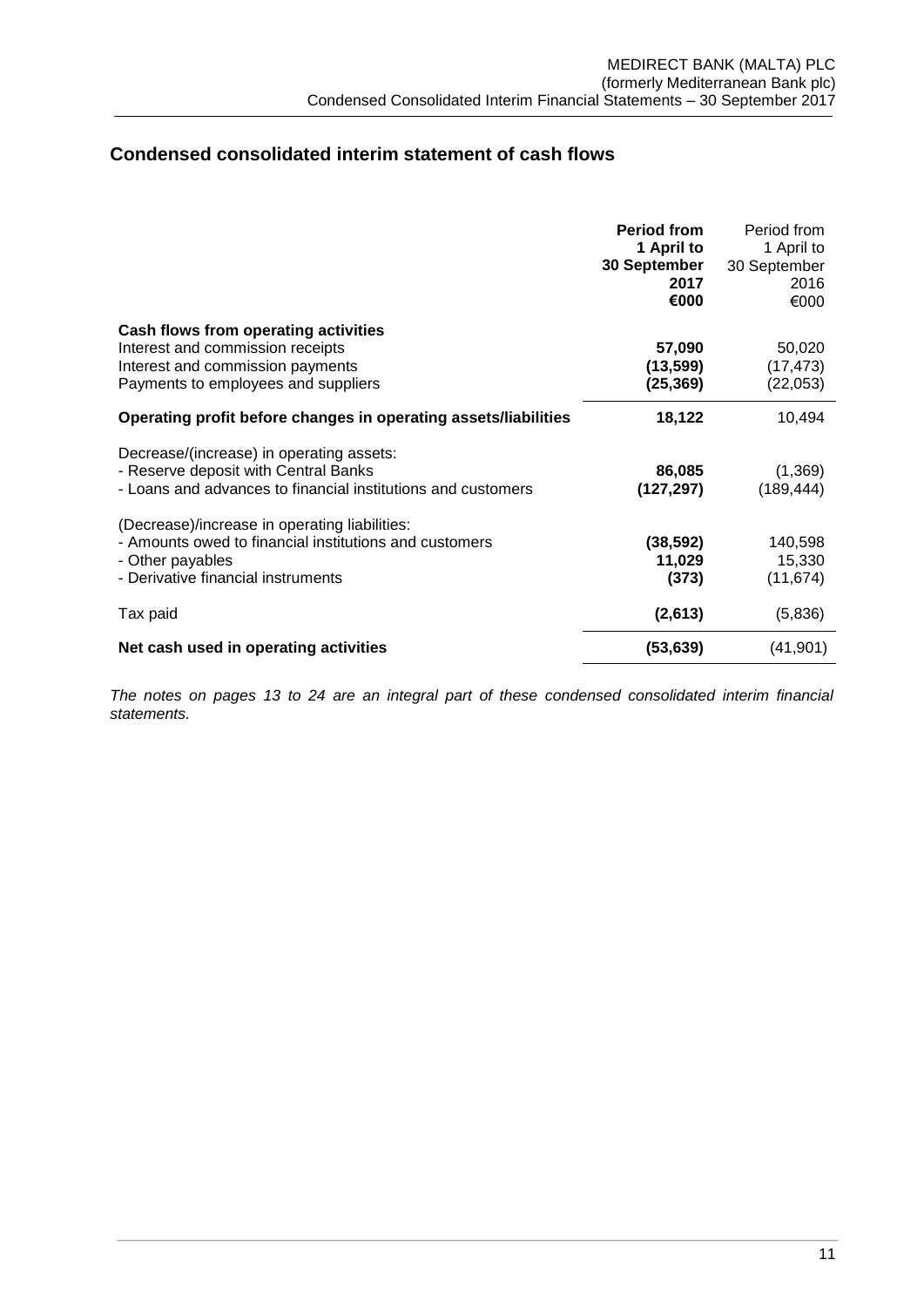# **Condensed consolidated interim statement of cash flows** - continued

|                                                                                        | <b>Period from</b><br>1 April to<br>30 September<br>2017<br>€000 | Period from<br>1 April to<br>30 September<br>2016<br>€000 |
|----------------------------------------------------------------------------------------|------------------------------------------------------------------|-----------------------------------------------------------|
| Net cash used in operating activities                                                  | (53, 639)                                                        | (41, 901)                                                 |
| Cash flows from investing activities<br>Net acquisitions of property and equipment and |                                                                  |                                                           |
| intangible assets<br>Net disposals and maturities of available-for-sale assets         | 98,469                                                           | (7)<br>78,599                                             |
| Net disposals of investments held at fair value<br>through profit or loss              |                                                                  | 81                                                        |
| Net cash from investing activities                                                     | 98,469                                                           | 78,673                                                    |
| <b>Cash flows from financing activities</b>                                            |                                                                  |                                                           |
| Shareholders' contributions                                                            | 8,200                                                            |                                                           |
| Net advances from immediate parent                                                     | 9,849                                                            | 658                                                       |
| Net advances from group companies                                                      | 955                                                              | 1,983                                                     |
| Net cash from financing activities                                                     | 19,004                                                           | 2,641                                                     |
| Net increase in cash and cash equivalents                                              | 63,834                                                           | 39,413                                                    |
| Cash and cash equivalents at the beginning of the period                               | 102,143                                                          | (36, 518)                                                 |
| Cash and cash equivalents at the end of the period                                     | 165,977                                                          | 2,895                                                     |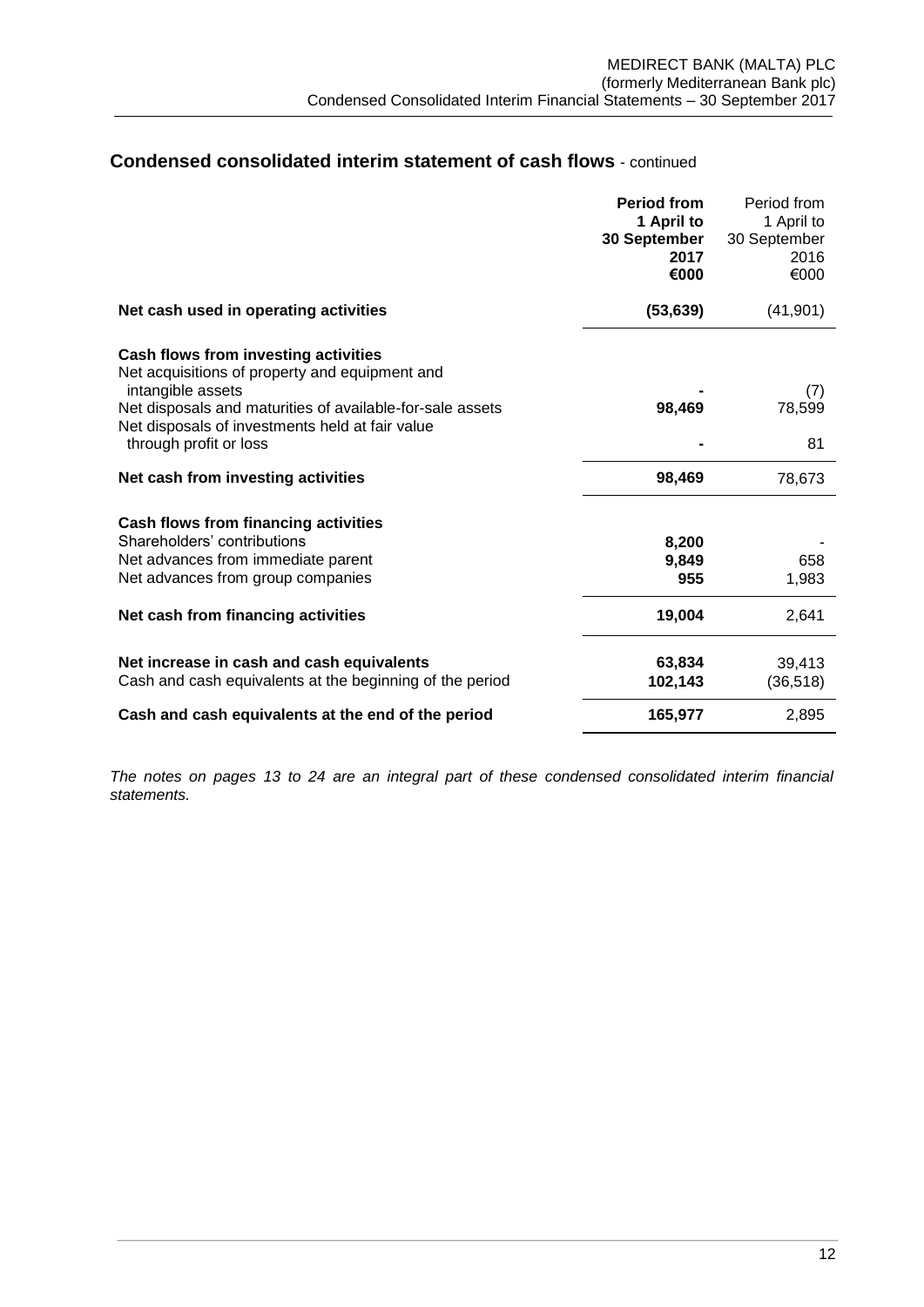# **Notes to the condensed consolidated interim financial statements**

# **1. Reporting entity**

MeDirect Bank (Malta) plc ("the Bank" or "MeDirect Malta"), formerly Mediterranean Bank plc, is domiciled and incorporated in Malta. These condensed consolidated interim financial statements ("interim financial statements") as at and for the six months ended 30 September 2017 comprise MeDirect Malta and its principal subsidiary, MeDirect Bank S.A. (MeDirect Belgium) (together referred to as the "Group").

The comparative consolidated financial information also includes for consolidation purposes financial information attributable to Mediterranean Corporate Bank Limited ("MedCorp").

On 21 November 2016, MeDirect Malta announced that the boards of directors of MeDirect Malta and MedCorp have each voted to merge MedCorp into MeDirect Malta. The regulatory approval was obtained on 8 February 2017 and accordingly, with effect from 1 April 2017, the merger between MeDirect Malta and MedCorp became effective for accounting purposes. Thus all the transactions of MedCorp have been treated as being those of MeDirect Malta with effect from 1 April 2017.

The financial statements of the Group as at and for the year ended 31 March 2017 are available upon request from MeDirect Malta's registered office, being The Centre, Tigné Point, Sliema TPO 0001, Malta, and are available for viewing on its website at [www.medirect.com.mt.](http://www.medirect.com.mt/)

The principal activities of the Group comprise lending to international corporates and the provision of banking services primarily to the mass affluent sector in Malta and Belgium, focusing primarily on term deposit savings and wealth management, as well as local corporate banking in Malta.

# **2. Basis of preparation**

These condensed consolidated interim financial statements for the six months ended 30 September 2017 have been prepared in accordance with International Financial Reporting Standards (IFRSs) as adopted by the EU applicable to interim financial reporting (IAS 34 'Interim Financial Reporting')*.*  They do not include all information required for a complete set of financial statements prepared in accordance with International Financial Reporting Standards as adopted by the EU. However, selected explanatory notes are included to explain events and transactions that are significant to an understanding of the changes in the Group's financial position and performance since the last annual financial statements as at and for the year ended 31 March 2017.

As required by IAS 34 'Interim Financial Reporting', adopted by the EU, these interim financial statements include a comparative statement of financial position presenting information as at the previous financial year end, and comparative statements of comprehensive income presenting information for the comparable interim periods of the immediately preceding financial year.

The condensed consolidated interim financial statements have been extracted from MeDirect Malta's unaudited Group management accounts for the six months ended 30 September 2017, and have been reviewed in terms of ISRE 2410 'Review of Interim Financial Information Performed by the Independent Auditor of the Entity'. The half-yearly results are being published in terms of Chapter 5 of the Listing Rules, issued by the Listing Authority, and the Prevention of Financial Markets Abuse Act, 2005.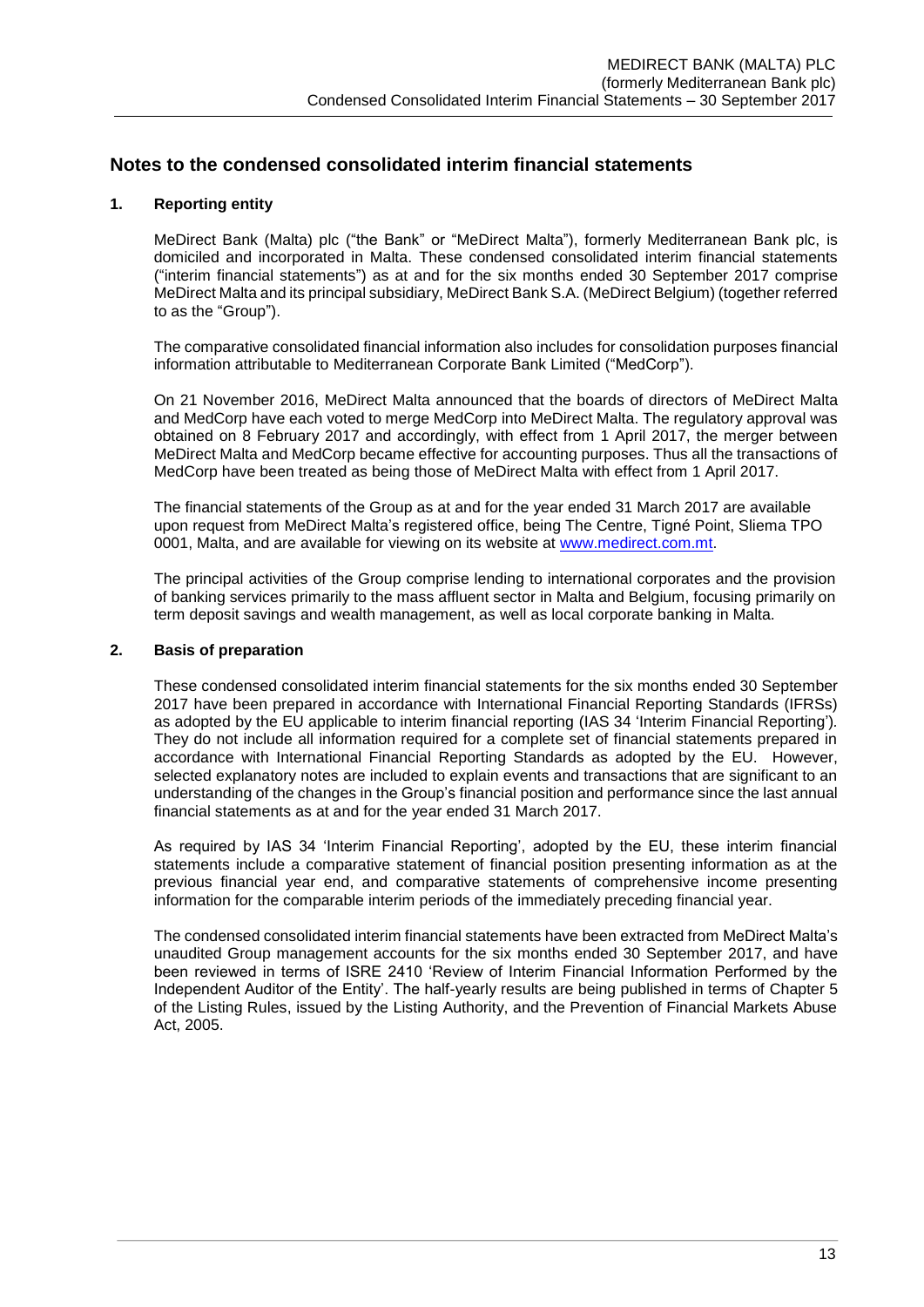# **3. Significant accounting policies**

The accounting policies applied by the Group in these interim financial statements are consistent with those applied in the financial statements for the year ended 31 March 2017.

There were no new standards adopted during the six month period ended 30 September 2017. However, the Group adopted interpretations and amendments to standards which had an insignificant effect on the interim financial statements.

There are no standards, other than IFRS 9, that are not yet effective and that would be expected to have a material impact on the Group in the current or future reporting periods and on foreseeable future transactions.

# *IFRS 9 'Financial Instruments'*

In July 2014, the IASB issued IFRS 9 "Financial Instruments", which is the comprehensive standard to replace IAS 39 "Financial Instruments: Recognition and Measurement", and includes requirements for classification and measurement of financial assets and liabilities, impairment of financial assets and hedge accounting. The European Commission has adopted IFRS 9 Financial Instruments with Regulation (EC) No 2016/2067 of 22 November 2016. The EU effective date is the same as the IASB's effective date (annual periods beginning on or after 1 January 2018).

The classification and measurement and impairment requirements are applied retrospectively by adjusting the opening statement of financial position at the date of initial application, with no requirement to restate comparative periods. The Group does not intend to restate its comparative periods. Accordingly, all adjustments resulting from the transition will be applied by adjusting the opening statement of financial position as at 1 April 2018. However the entity will provide detailed transition disclosures in accordance with the amended requirements of IFRS 7.

Within the Group, an IFRS 9 Implementation Project (the Project) was set up in 2016 to prepare for implementation of IFRS 9 and significant preparatory and design work has taken place. The Project is sponsored by the Group Chief Financial Officer. A Steering Committee comprising senior management from Finance, Risk, Business Development, Treasury, Strategy and Technology has been established.

In respect of the impairment and classification and measurement implementation programmes for financial assets, work has progressed taking cognisance of adoption on 1 April 2018, with the focus during 2017 on quantifying impact, model validation and finalising processes, governance and controls.

As permitted by IFRS 9, the Group will continue applying the IAS 39 hedge accounting requirements but will provide the new hedge accounting disclosures required by the amended IFRS 7.

The Group will disclose the financial impact estimates when the implementation programme, validation and testing are further advanced, no later than MeDirect Malta Annual Report 2018.

For further information on this standard refer to the MeDirect Malta 2017 Annual Report.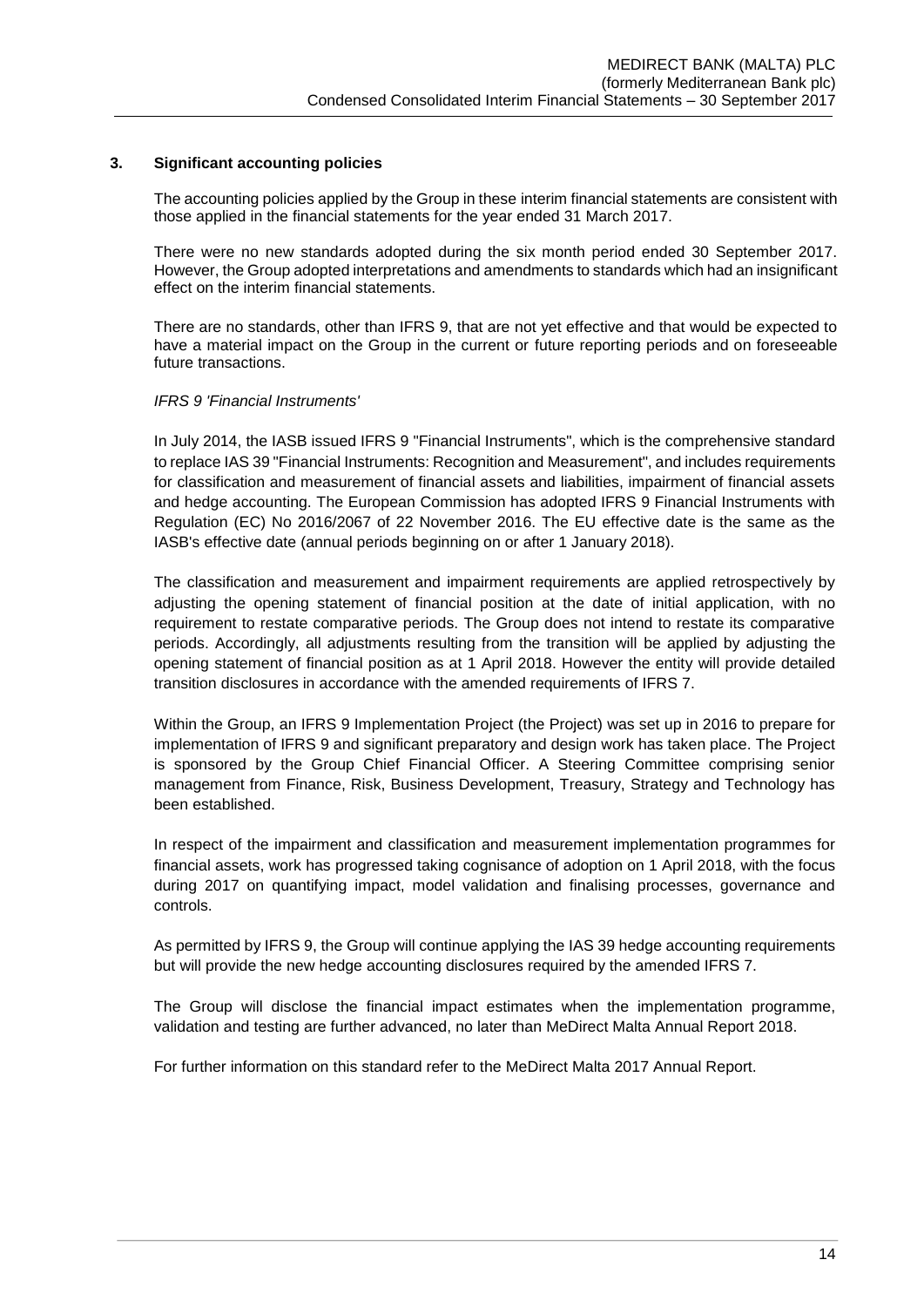# **4. Critical accounting estimates and judgements in applying the Group's accounting policies**

Estimates and judgements are continually evaluated and based on historical experience and other factors including expectations of future events that are believed to be reasonable under the circumstances.

The Group makes estimates and assumptions concerning the future. The resulting accounting estimates will, by definition, seldom equal the related actual results. These estimates and assumptions present a risk of causing a material adjustment to the carrying amounts of assets and liabilities within the next financial year. The Group's management also makes judgements, apart from those involving estimations, in the process of applying the entity's accounting policies that may have a significant effect on the amounts recognised in the financial statements.

Estimates and underlying assumptions are reviewed on an ongoing basis. Revisions to estimates are recognised prospectively.

The significant judgements made by management in applying the Group's accounting policies and the key sources of estimation uncertainty impacting the preparation of these interim financial statements are the same as those that applied to the preparation of the financial statements as at and for the year ended 31 March 2017, as disclosed in those financial statements.

# **5. Operating segments**

The Group has a single reportable segment represented by the investment in high credit quality collateralised instruments together with corporate lending and wealth management business. The Group's products and services and geographical areas are comparable to those as at 31 March 2017. Information about financial risks, credit concentration by sector and location, together with revenues from the single reportable segment can be obtained from the financial statements for the year ended 31 March 2017. The investment portfolio is spread across a large number of exposures diversified across the following categories: government, financial institutions and corporates.

### **6. Taxation**

Income tax expense is recognised based on management's best estimate of the weighted average annual income tax rate expected for the financial year applied to the pre-tax income of the interim period.

The low effective consolidated tax rate in the financial period ended 30 September 2017 is mainly attributable to expenditure reflected in the accounting records of the subsidiary in relation to its international corporate lending that is reversed on consolidation.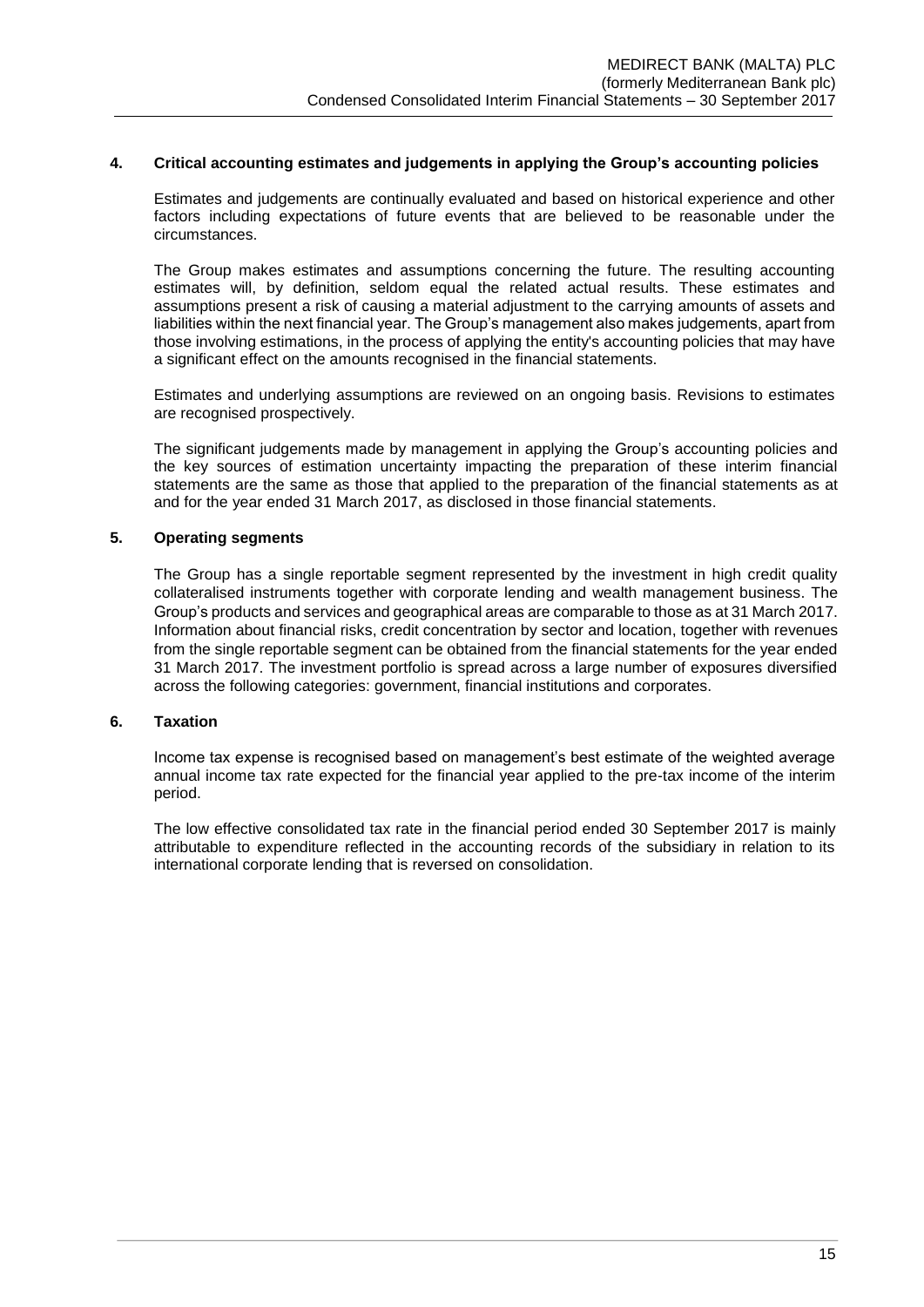# **7. Financial instruments**

All aspects of the Group's financial risk management objectives and policies are consistent with those disclosed in the financial statements as at and for the year ended 31 March 2017.

*7.1 Impairment allowances - Loans and advances to customers*

|                                     | <b>Specific</b><br>allowances<br>€000 | <b>Collective</b><br>allowances<br>€000 | <b>Total</b><br>€000 |
|-------------------------------------|---------------------------------------|-----------------------------------------|----------------------|
| Year ended 31 March 2017            |                                       |                                         |                      |
| At 1 April 2016                     | 12,369                                | 4,439                                   | 16,808               |
| Impairment allowance for the period |                                       |                                         |                      |
| Write-downs                         | 3,663                                 | 5,094                                   | 8,757                |
| Reversal due to realisation         | (116)                                 |                                         | (116)                |
| Reversal due to change in estimates | (1,400)                               |                                         | (1,400)              |
| Reversal of prior period allowance  |                                       | (4, 439)                                | (4, 439)             |
| Exchange differences                | 23                                    |                                         | 23                   |
| At 30 September 2016                | 14,539                                | 5,094                                   | 19,633               |
| Impairment allowance for the period |                                       |                                         |                      |
| Write-downs                         | 2,826                                 | 5,134                                   | 7,960                |
| Reversal due to realisation         | (732)                                 |                                         | (732)                |
| Reversal of prior period allowance  |                                       | (5,094)                                 | (5,094)              |
| Exchange differences                | 295                                   |                                         | 295                  |
| At 31 March 2017                    | 16,928                                | 5,134                                   | 22,062               |
| Period ended 30 September 2017      |                                       |                                         |                      |
| At 1 April 2017                     | 16,928                                | 5,134                                   | 22,062               |
| Impairment allowance for the period |                                       |                                         |                      |
| Write-downs                         |                                       | 5,176                                   | 5,176                |
| Reversal due to realisation         | (1,063)                               |                                         | (1,063)              |
| Reversal due to restructuring       |                                       |                                         |                      |
| of financial instrument             | (4,784)                               |                                         | (4, 784)             |
| Reversal of prior period allowance  |                                       | (5, 134)                                | (5, 134)             |
| Exchange differences                | (640)                                 |                                         | (640)                |
| At 30 September 2017                | 10,441                                | 5,176                                   | 15,617               |

The net impairment charges in the period ended 30 September 2017 disclosed within the condensed consolidated interim statement of comprehensive income is presented net of bad debts written off amounting to €6.8 million.

# *7.2 Fair value measurement*

'Fair value' is the price that would be received to sell an asset or paid to transfer a liability in an orderly transaction between market participants at the measurement date in the principal or, in its absence, the most advantageous market to which the Group has access at that date. The fair value of a liability reflects its non-performance risk.

When available, the Group measures the fair value of an instrument using quoted prices in an active market for that instrument. A market is regarded as active if the transactions for the asset or liability take place with sufficient frequency and volume to provide pricing information on an ongoing basis. The judgement as to whether a market is active may include, but is not restricted to, the consideration of factors such as the magnitude and frequency of trading activity, the availability of prices and the size of bid/offer spreads.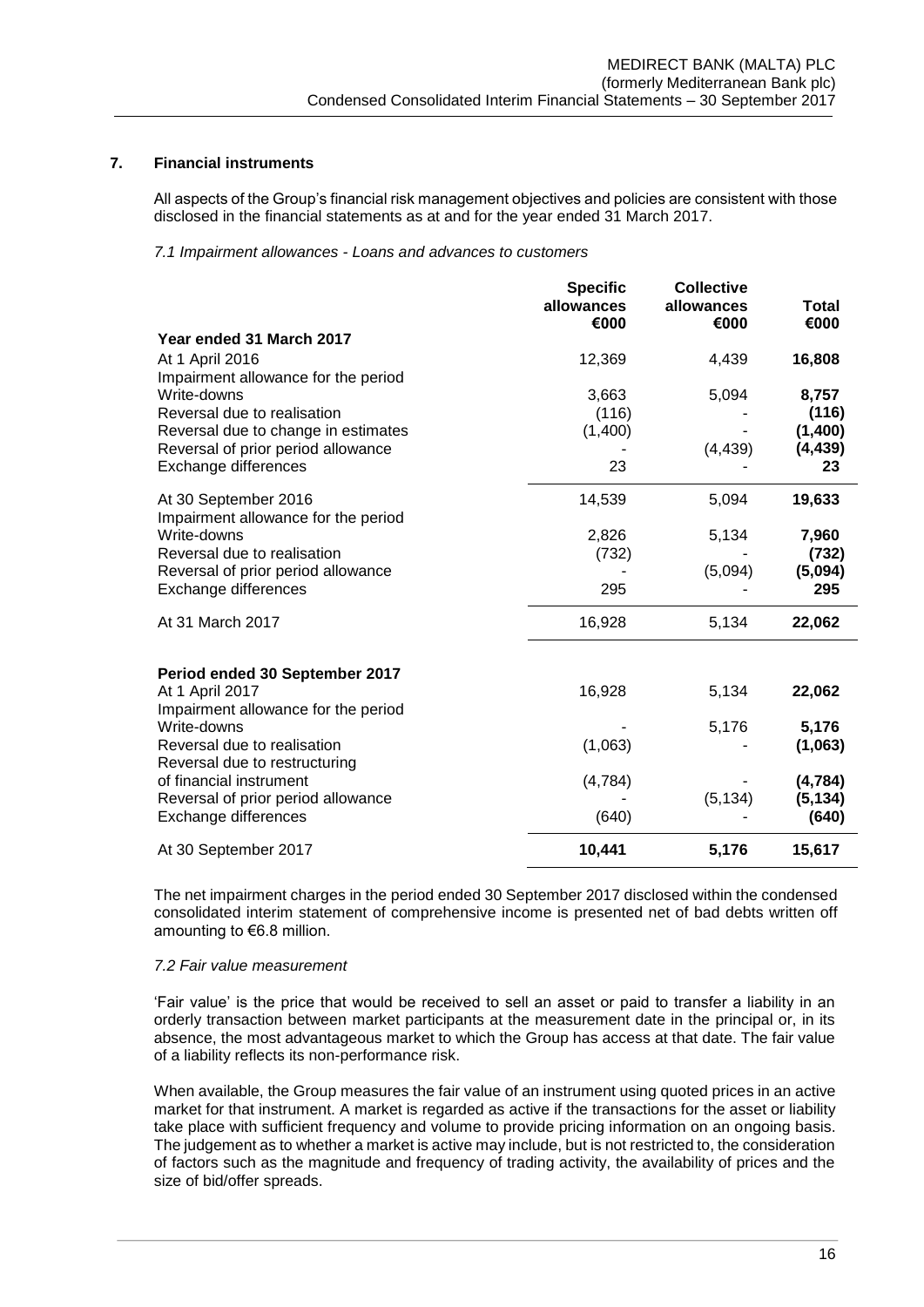### *7.2 Fair value measurement* - continued

If there is no quoted price in an active market, then the Group uses valuation techniques that maximise the use of relevant observable inputs and minimise the use of unobservable inputs. The chosen valuation technique incorporates all of the factors that market participants would take into account in pricing a transaction.

If an asset or a liability measured at fair value has a bid price and an ask price, then the Group measures assets and long positions at a bid price and liabilities and short positions at an ask price.

#### 7.2.1 Fair value hierarchy

The Group measures fair values using the following fair value hierarchy that reflects the significance of the inputs used in making the measurements:

- Level 1: inputs that are quoted market prices (unadjusted) in active markets for identical instruments.
- Level 2: inputs other than quoted market prices included within Level 1 that are observable either directly (i.e. as prices) or indirectly (i.e. derived from prices). This category includes instruments valued using: quoted market prices in active markets for similar instruments; quoted prices for identical or similar instruments in markets that are considered less than active; or other valuation techniques where all significant inputs are directly or indirectly observable from market data. Financial instruments which are generally included in this category include overthe-counter derivatives where the fair value is based on observable inputs.
- Level 3: inputs that are unobservable. This category includes all instruments for which the valuation technique includes inputs not based on observable data and the unobservable inputs have a significant effect on the instrument's valuation. This category includes instruments that are valued based on quoted prices for similar instruments for which significant unobservable adjustments or assumptions are required to reflect differences between the instruments.

#### 7.2.2 Use of valuation techniques

In the event that the market for a financial instrument is not active, a valuation technique is used. Valuation techniques may incorporate assumptions about factors that other market participants would use in their valuations, including:

- the likelihood and expected timing of future cash flows on the instrument;
- selecting an appropriate discount rate for the instrument; and
- judgement to determine what model to use to calculate fair value in areas where the choice of valuation model is particularly subjective.

A range of valuation techniques is employed, dependent on the instrument type and available market data. Most valuation techniques are based upon discounted cash flow analyses, in which expected future cash flows are calculated and discounted to present value using a discounting curve. Prior to considering credit risk, the expected future cash flows may be known, as would be the case for the fixed leg of an interest rate swap, or may be uncertain and require projection, as would be the case for the floating leg of an interest rate swap. Projection utilises market forward curves, if available.

Assumptions and inputs used in valuation techniques include risk-free and benchmark interest rates, credit spreads and other premiums used in estimating discount rates, bond and foreign currency exchange rates and expected price volatilities and correlations.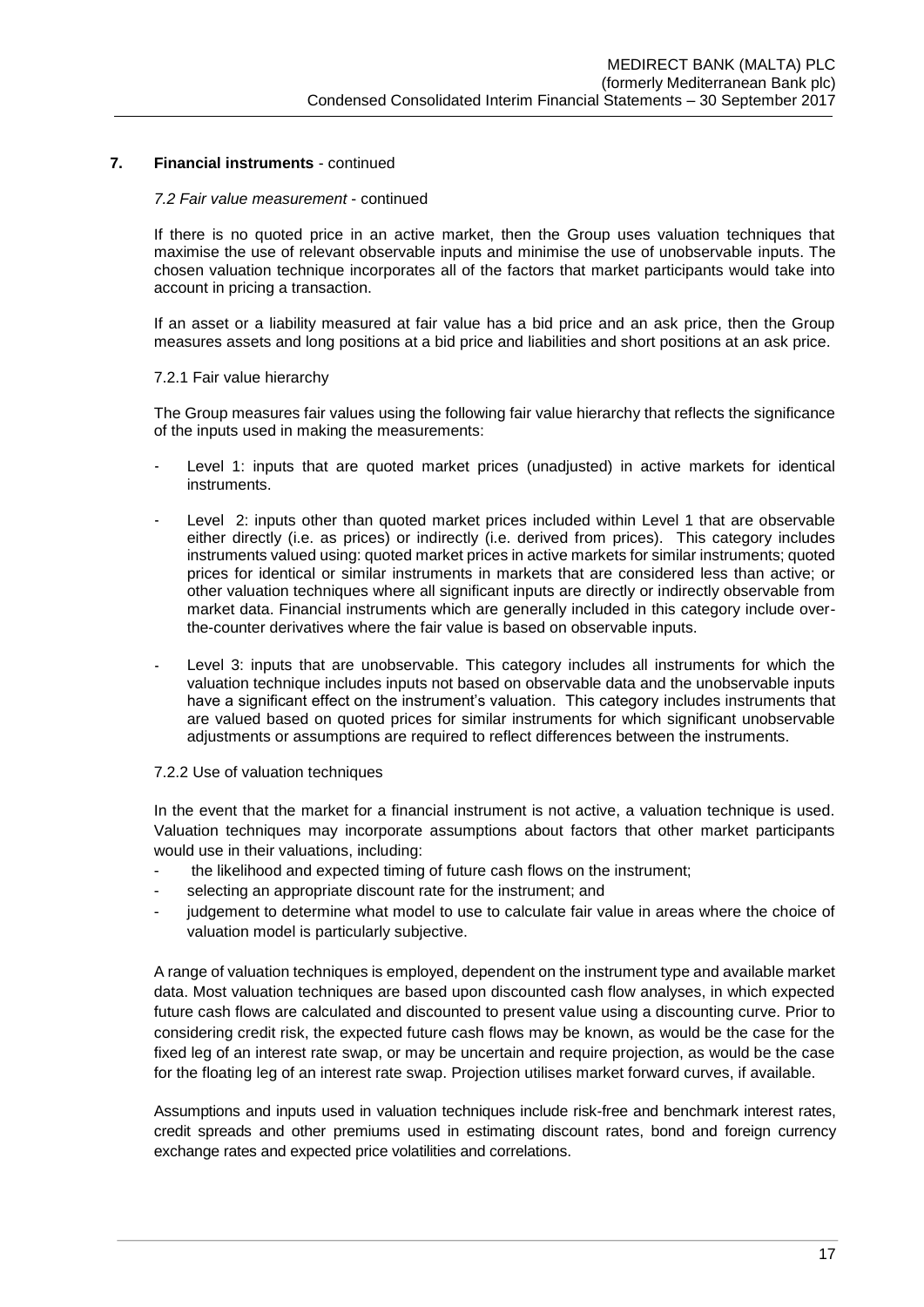*7.2 Fair value measurement* - continued

#### 7.2.2 Use of valuation techniques - continued

The objective of valuation techniques is to arrive at a fair value measurement that reflects the price that would be received to sell the asset or paid to transfer the liability in an orderly transaction between market participants at the measurement date.

The Group uses widely recognised valuation models for determining the fair value of common and simple financial instruments, such as interest rate and currency swaps that use only observable market data and require minimal management judgement and estimation.

Fair value of investment securities in inactive markets are based on:

- quoted prices of similar instruments, performing numerical procedures such as interpolation when input values do not directly correspond to the most active market trade parameters; or
- price quotations in respect of orderly transactions between market participants provided by reputable dealers.

#### 7.2.3 Financial instruments measured at fair value

The following table analyses financial instruments measured at fair value at the end of the reporting period, by the respective levels within the fair value hierarchy into which the respective fair value measurement is categorised. The fair value amounts are based on the carrying amounts reflected in the condensed consolidated interim statement of financial position.

| Level 1 | Level 2 | Level 3        | Total<br>€000  |
|---------|---------|----------------|----------------|
|         |         |                |                |
| 595,834 | 615     |                | 595,834<br>615 |
| 595,834 | 615     | -              | 596,449        |
|         | 7,148   |                | 7,148          |
|         | 7,148   |                | 7,148          |
|         |         |                |                |
| 698,474 |         |                | 698,474        |
|         |         |                | 1,627          |
| 698,474 | 1,627   | $\blacksquare$ | 700,101        |
|         | 2,323   |                | 2,323          |
|         | 2,323   |                | 2,323          |
|         | €000    | €000<br>1,627  | €000           |

As at 30 September 2017 and 31 March 2017, the fair value of the available-for-sale (AFS) investment securities represents the closing bid price quoted in an active market.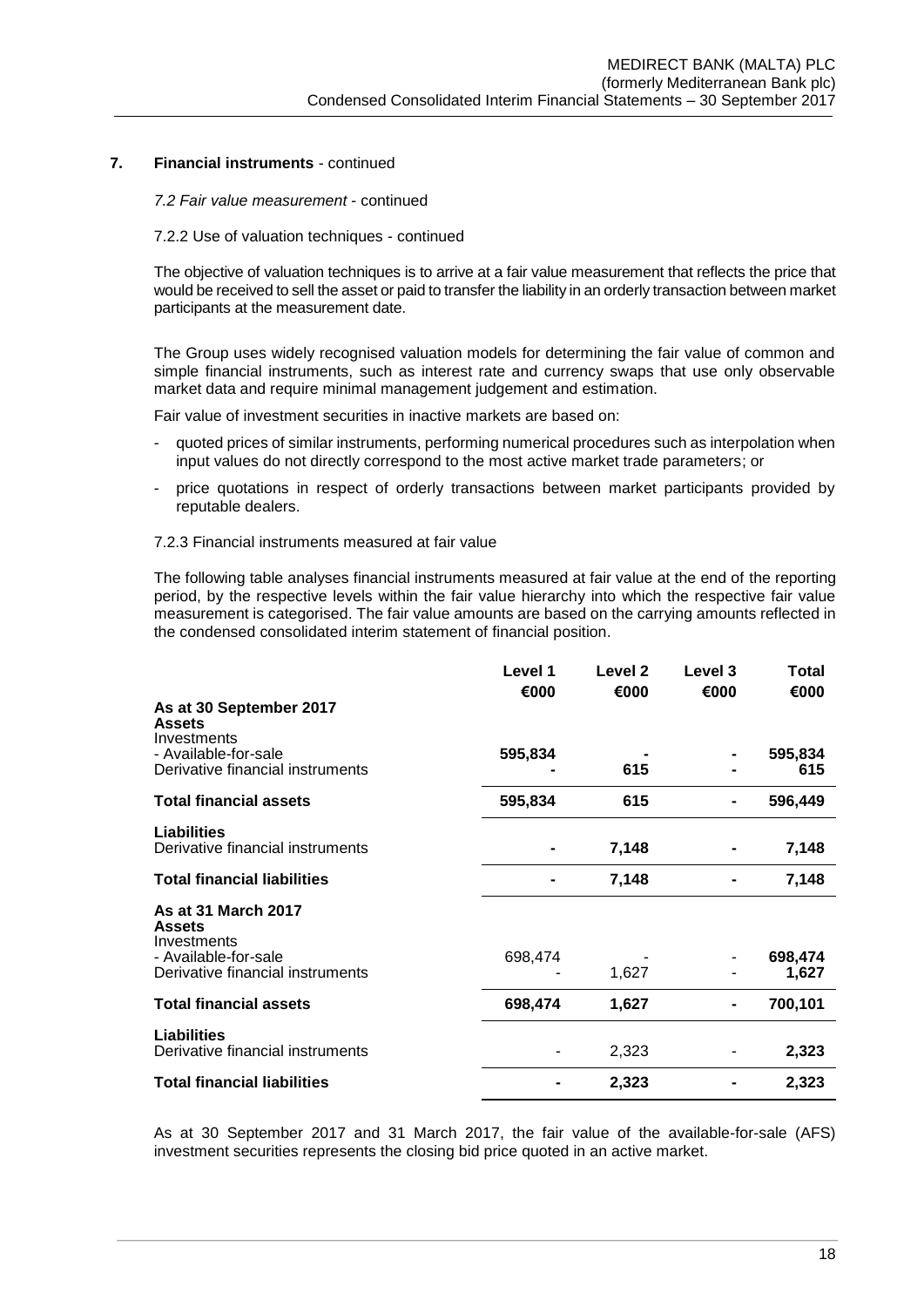#### *7.2 Fair value measurement* - continued

# 7.2.3 Financial instruments measured at fair value - continued

Level 2 instruments principally comprise derivatives held for risk management that are fair valued based on valuation models with the key methodology utilised comprising the calculation of the net present value of a series of expected cash flows, taking into account the different terms of each specific contract/instrument (discounted cash flow approach). These models use as their basis independently sourced market parameters including, for example, interest rate yield curves. Market parameters are either directly observable or are implied from observable instrument prices. The model may perform numerical procedures in respect of pricing such as interpolation when input values do not directly correspond to the most active market trade parameters.

#### 7.2.4 Transfers between levels

The Group recognises transfers between levels of the fair value hierarchy as of the end of the reporting period during which the transfer has occurred.

There were no transfers between Level 1 and Level 2 of the fair value hierarchy during the period from 1 April 2017 to 30 September 2017 and during the financial year ended 31 March 2017.

#### *7.3 Financial instruments not measured at fair value*

The following table sets out the fair values of financial instruments not measured at fair value and analyses them by the respective level within the fair value hierarchy into which the respective fair value measurement is categorised. This table includes only financial instruments in respect of which fair value is estimated to be materially different than the carrying amounts.

| As at 30 September 2017                          | Level 1<br>€000 | Level 2<br>€000 | Level 3<br>€000 | <b>Total</b><br>fair values<br>€000 | <b>Total</b><br>carrying<br>amount<br>€000 |
|--------------------------------------------------|-----------------|-----------------|-----------------|-------------------------------------|--------------------------------------------|
| <b>Assets</b><br>Loans and advances to customers |                 | 1,464,411       |                 | 1,464,411                           | 1,475,447                                  |
| <b>Total financial assets</b>                    | $\blacksquare$  | 1,464,411       |                 | 1,464,411                           | 1,475,447                                  |
| Liabilities<br>Subordinated liabilities          | 49,270          |                 |                 | 49,270                              | 46,912                                     |
| <b>Total financial liabilities</b>               | 49,270          |                 |                 | 49,270                              | 46,912                                     |
| As at 31 March 2017                              |                 |                 |                 |                                     |                                            |
| <b>Assets</b><br>Loans and advances to customers |                 | 1,376,317       |                 | 1,376,317                           | 1,388,754                                  |
| <b>Total financial assets</b>                    | $\blacksquare$  | 1,376,317       |                 | 1,376,317                           | 1,388,754                                  |
| <b>Liabilities</b><br>Subordinated liabilities   | 49,287          |                 |                 | 49,287                              | 47,043                                     |
| <b>Total financial liabilities</b>               | 49,287          |                 |                 | 49,287                              | 47,043                                     |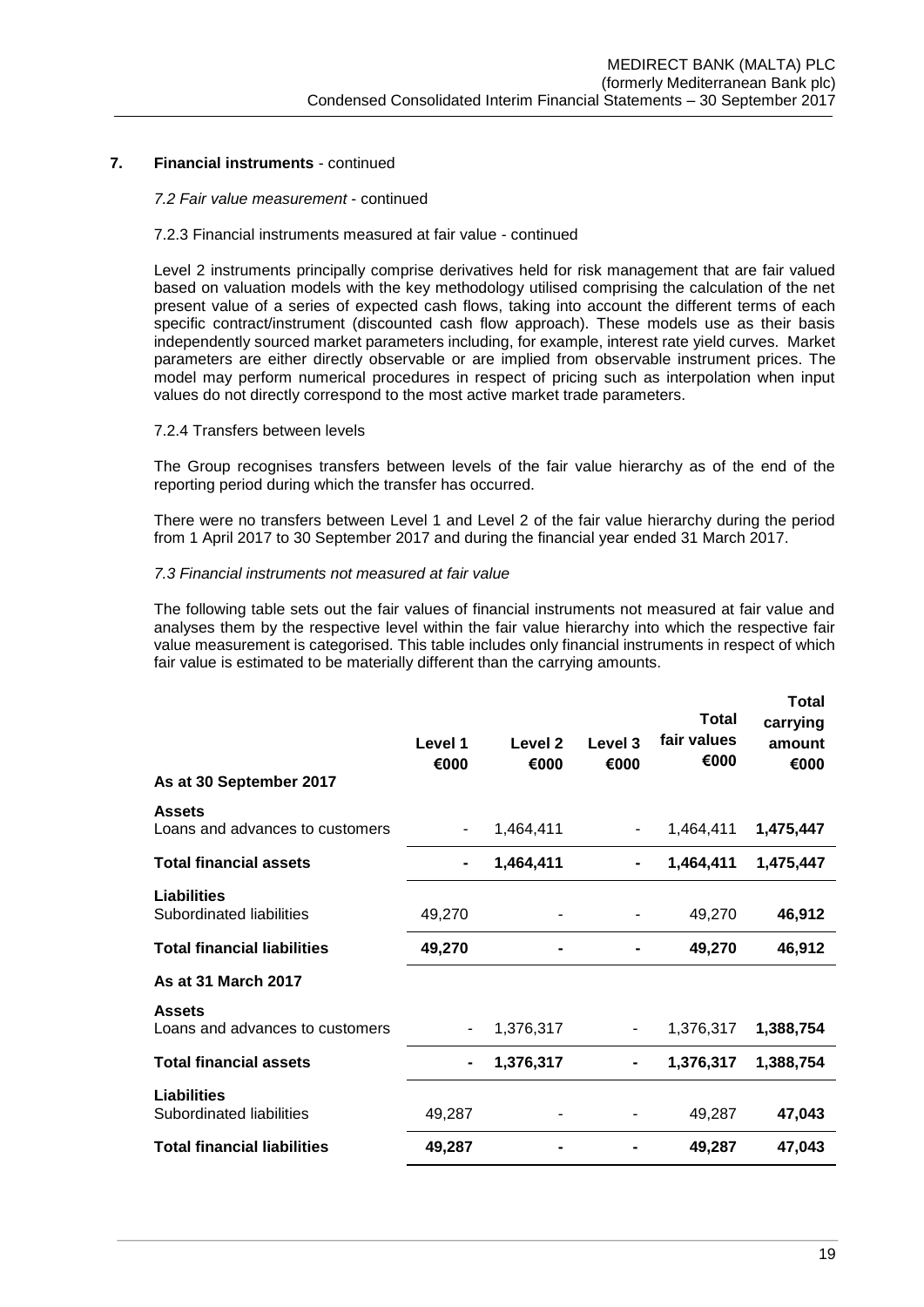*7.3 Financial instruments not measured at fair value* - continued

The Level 1 fair values reflected in the preceding tables consist of quoted market prices of debt securities issued which are traded in active markets.

The Level 2 fair value disclosures mainly comprise price quotations in respect of internationally traded loans and advances, consisting of the Group's international loan book with foreign corporates.

The Group's financial instruments not measured at fair value comprise balances with Central Banks, loans and advances to financial institutions and customers, and amounts owed to financial institutions and customers. The fair values of these financial assets and liabilities are not disclosed given that the carrying amount is a reasonable approximation of fair value because these are either re-priced to current market rates frequently or are short-term in nature.

'Loans and advances to financial institutions' of the Group amounting to €110.9 million (31 March 2017: €106.9 million) which represent 100% of all loans and advances to financial institutions, reprice or mature in less than one year; hence their fair value is not deemed to differ materially from their carrying amount at the reporting date.

The carrying amount for local loans and advances to customers amounting to  $\epsilon$ 77.4 million (31 March 2017: €56.7 million) approximates their fair value because these loans are repricable at the Group's discretion.

All trade receivables amounting to €4.1 million (31 March 2017: €4.5 million) are stated net of specific impairment allowance, within loans and advances to customers. Hence their fair value is not deemed to differ materially from their carrying amount at the reporting date.

Fair values are estimated using discounted cash flows, applying market rates. These estimates are considered Level 2 fair value estimates.

The majority of the 'Amounts owed to financial institutions' of the Group amounting to €266 million (31 March 2017: €359.2 million) and 'Amounts owed to customers' of the Group amounting to €1.6 billion (31 March 2017: €1.6 billion), sourced from the Maltese and Belgian markets, re-price or mature in less than one year; hence their fair value is not deemed to differ materially from their carrying amount at the reporting date. Fair values of these liabilities are estimated using discounted cash flows, applying current rates offered for deposits of similar remaining maturities. These are considered Level 2 fair value estimates. The fair value of a demand deposit is not less than the amount payable on demand, discounted from the first date on which the amount payable is required to be paid.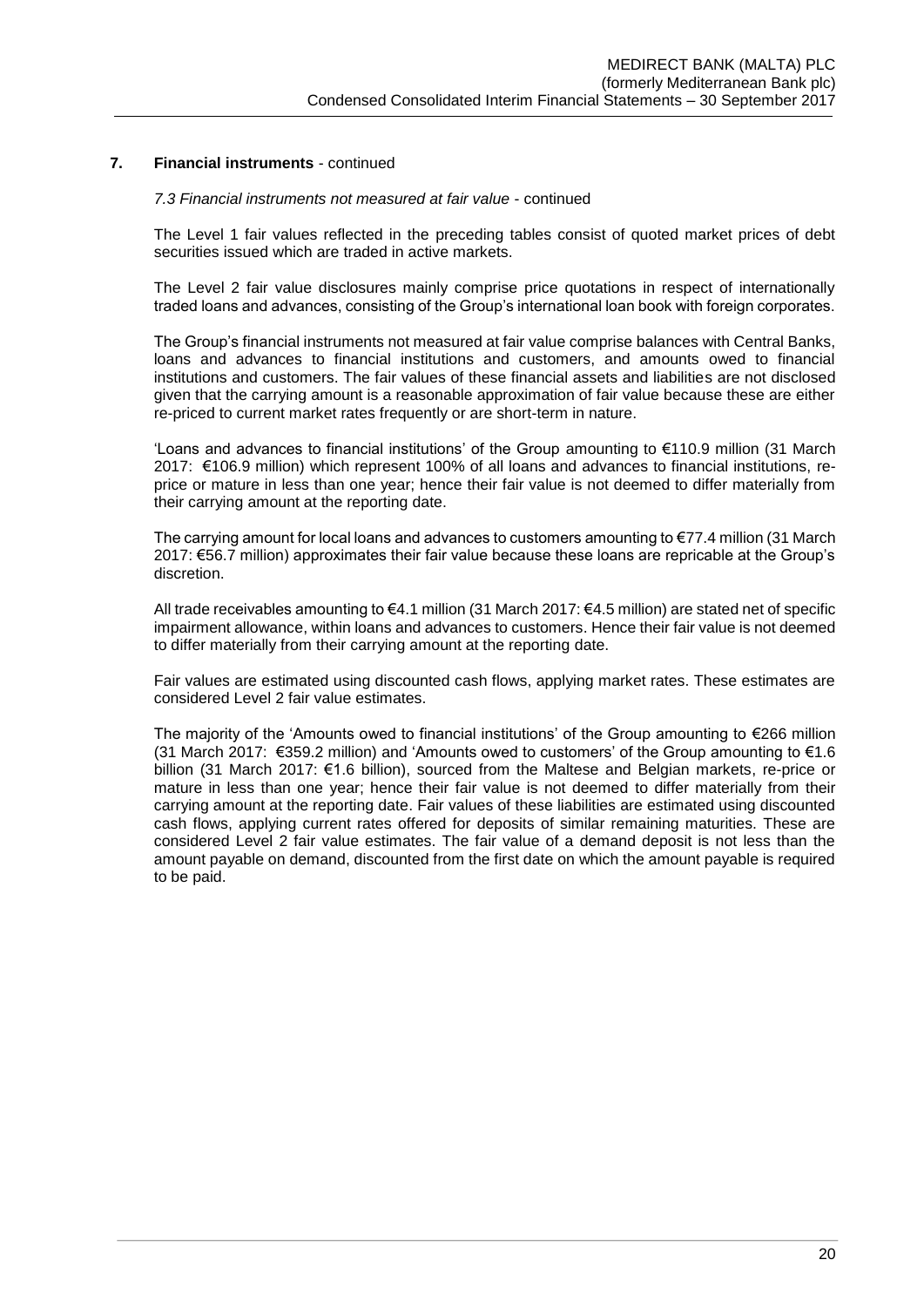# **8. Capital and reserves**

#### *Share capital*

|                                                                                                         | 30 September<br>2017<br>No. | 31 March<br>2017<br>No. |
|---------------------------------------------------------------------------------------------------------|-----------------------------|-------------------------|
| Issued and fully paid up:<br>Ordinary 'A' shares of €1 each<br>Ordinary 'B' shares of $\epsilon$ 1 each | 117,450,106                 | 117,450,106             |
|                                                                                                         | 117,450,107                 | 117,450,107             |

As at 30 September 2017 and 31 March 2017, the authorised share capital consisted of 299,999,999 Ordinary 'A' shares of €1 each and 1 Ordinary 'B' share of €1 each.

#### *Rights and entitlements attached to ordinary shares*

The holders of Ordinary 'A' shares are entitled to receive dividends as declared from time to time and are entitled to one vote per share at general meetings of the Bank. Ordinary 'B' shareholders are not entitled to vote or to receive any dividends distributed.

#### *Share premium*

Share premium as at the reporting date represents the issue of shares in prior periods as follows:

|                   |               |                |              | Share premium |  |
|-------------------|---------------|----------------|--------------|---------------|--|
|                   |               | <b>Premium</b> | 30 September | 31 March      |  |
|                   | <b>Number</b> | per share      | 2017         | 2017          |  |
| <b>Issue date</b> | of shares     | €              | €000         | €000          |  |
| 10 August 2010    | 10,000,000    | 0.9155         | 9,155        | 9,155         |  |
| 29 September 2010 | 19,119,470    | 0.2254         | 4,309        | 4,309         |  |
|                   |               |                | 13,464       | 13,464        |  |
|                   |               |                |              |               |  |

#### *Shareholders' contributions*

The terms and conditions of the contributions granted by MeDirect Group Limited render this instrument equity in nature in accordance with the requirements of IAS 32: Financial Instruments - Presentation:

- The Bank has no obligation to bear any servicing cost or transfer any economic benefits of any kind to the Contributor or any other person in return; and
- The Bank has no obligation to repay the contributions.

The contributions are eligible as own funds in terms of the Capital Requirements Regulation.

By virtue of an extraordinary resolution dated 29 September 2017, the Bank accepted a shareholders' net contribution of €8.2 million.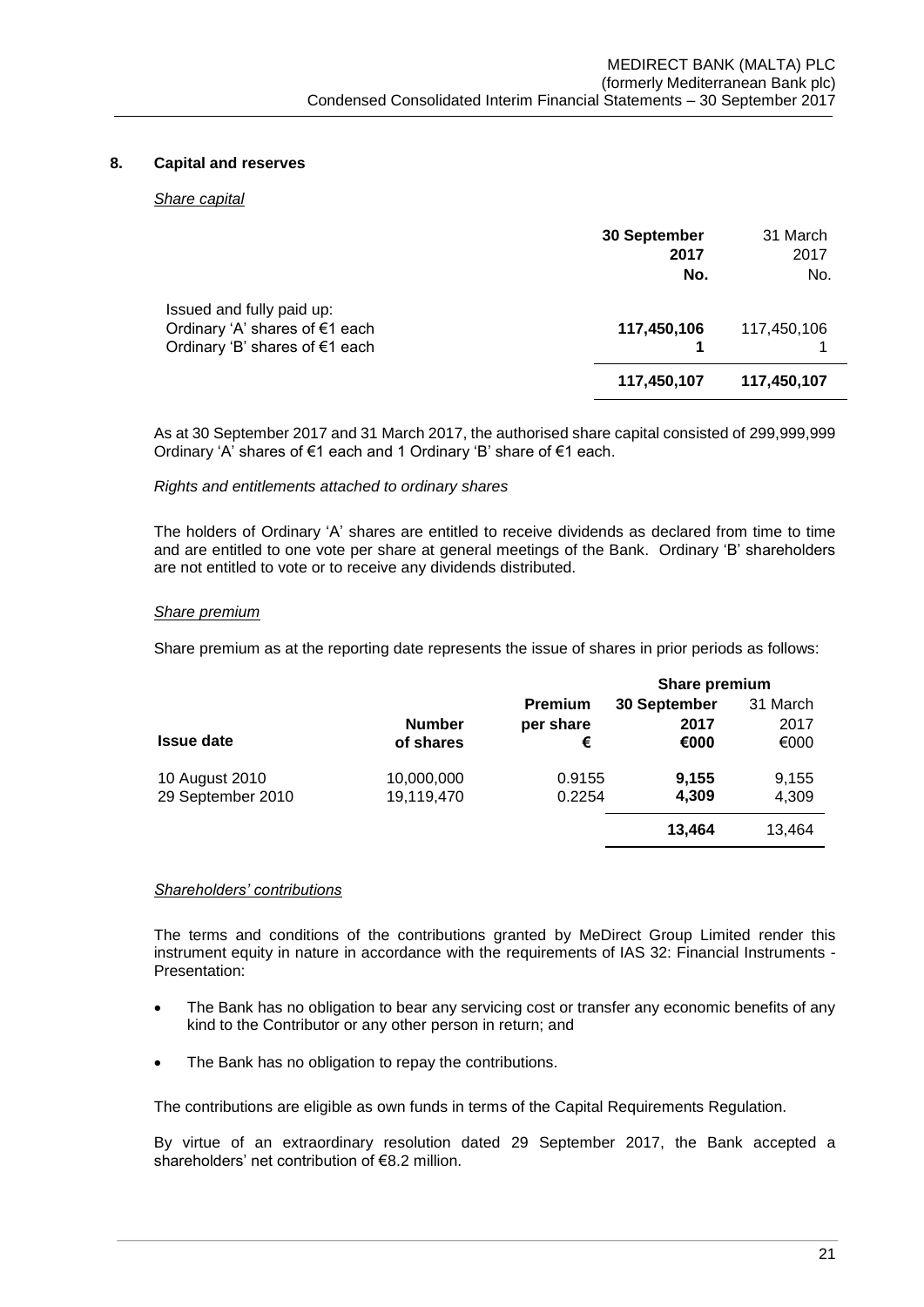### **8. Capital and reserves** - continued

#### *Reserve for general banking risks*

Banking Rule ("BR") 09 issued by the MFSA requires banks in Malta to hold additional reserves for general banking risks in respect of non-performing loans. This reserve is required to be funded from retained earnings. During the period the Bank adhered to revised BR 09 which imposes higher allocations for certain past due exposures. As at 30 September 2017, the reserve for general banking risks of the Group was equivalent to €1.7 million (31 March 2017: €1.7 million). This reserve, which is distributable subject to the formal consent of the Banking Regulator, represents 100% of the regulatory allocation by virtue of paragraph 38 of the Banking Rule.

#### *Other reserves*

#### a) Fair value reserve

The fair value reserve includes the cumulative net change in the fair value of available-for-sale investments, excluding impairment losses, until the investment is derecognised, net of deferred taxation.

b) Legal reserve

According to Article 319 of the Company Code in Belgium, at least 5% of the retained earnings of MeDirect Belgium should be set aside as a statutory legal reserve until this reserve is equivalent to 10% of the capital of MeDirect Belgium. This statutory legal reserve was equivalent to €77 thousand as at 30 September 2017 and 31 March 2017.

#### *Dividends*

All reserves at the reporting date, except for the Bank's retained earnings and the shareholders' contribution, are non-distributable.

No dividends were proposed throughout the financial period ended 30 September 2017.

#### **9. Contingent liabilities and commitments**

#### *Guarantee obligations*

As at 30 September 2017, the Group held cash secured quarantee obligations amounting to  $\epsilon$ 7.9 million (31 March 2017: €7.9 million).

#### *Capital commitments*

Capital commitments of the Group as at 30 September 2017 amounting to €0.2 million (31 March 2017: €0.4 million) mainly relate to improvements to leased premises.

#### *Non-cancellable operating lease commitments*

As at the reporting date, the future minimum lease payments under non-cancellable operating lease agreements amount to €5.1 million (31 March 2017: €6.1 million).

#### *Commitments to lend*

Commitments to lend represent undrawn formal standby facilities, credit facilities and other similar commitments to lend. As at 30 September 2017, undrawn facilities on term loans amounted to €64.9 million (31 March 2017: €49.5 million). In addition the Group had commitments amounting to €324.8 million (31 March 2017: €288.3 million) under revolving credit facilities.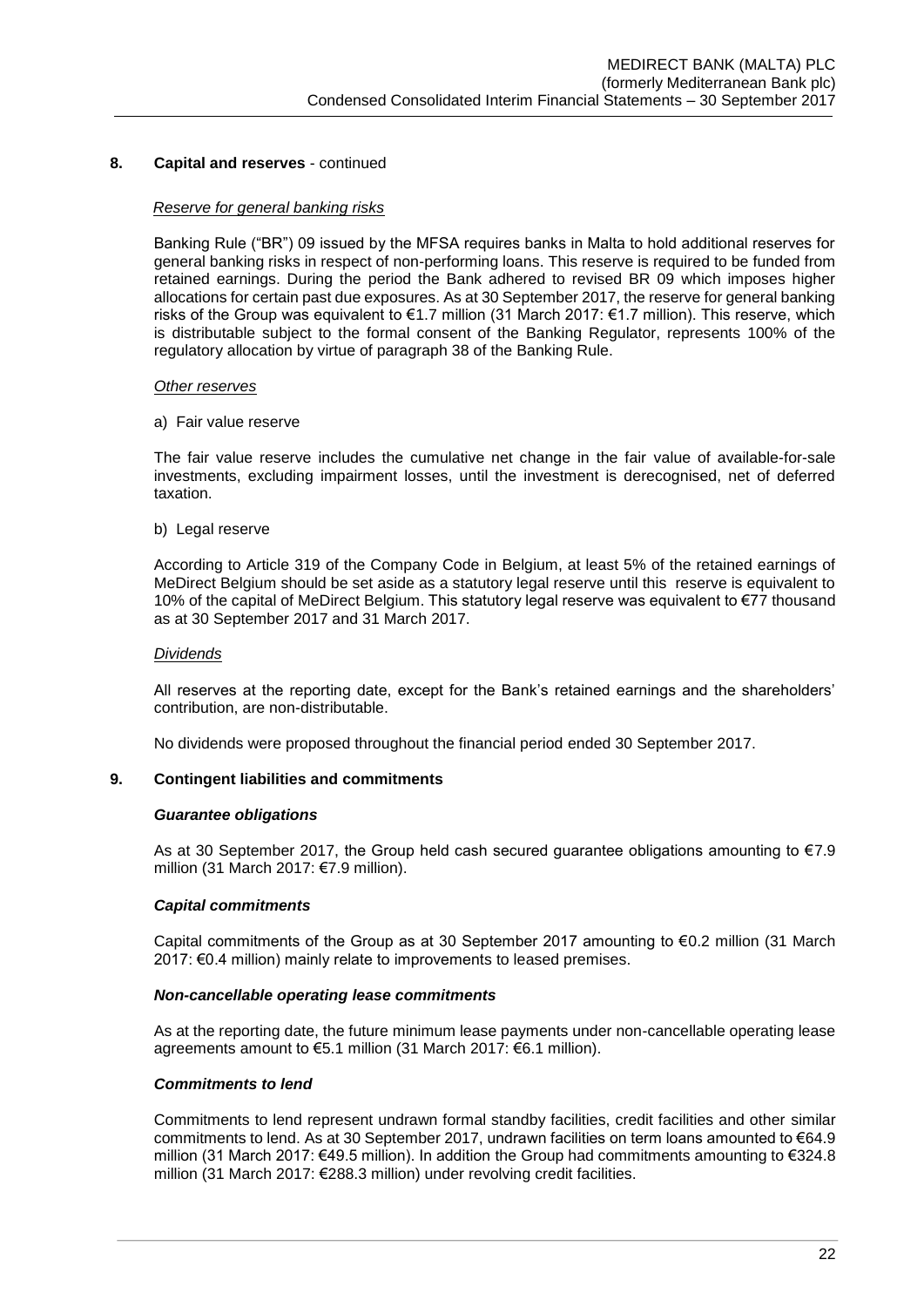# **10. Related party transactions**

There were no significant transactions with related parties during the six month period ended 30 September 2017 which would significantly alter the balances with related parties from those disclosed in the annual report for the year ended 31 March 2017.

#### **11. Events after the reporting date**

### Shareholders' contribution

By virtue of extraordinary resolutions dated 1 November 2017 and 7 November 2017, the Bank accepted a shareholders' net contribution of €12 million and €55.4 million respectively.

#### Issue of Subordinated Unsecured Bonds

On 16 October 2017 MeDirect Malta announced the basis of acceptance for the issue of Euro equivalent of €20 million 5% Subordinated Unsecured Bonds 2027 ("the Bonds").

In terms of the Prospectus, the Bonds were available for subscription in the Intermediaries' Offer which was held on 13 October 2017. Amounts subscribed for by Authorised Financial Intermediaries amounted to £1.2 million (equivalent to €1.3 million) and €18.7 million for the GBP Bonds and EUR Bonds respectively.

Interest on the Bonds commenced on 13 October 2017. The Bonds were admitted to listing on the Official List of the Malta Stock Exchange on 20 October 2017.

#### Changes in Malta's corporate taxation

In presenting the Malta Budget 2017, the Minister for Finance announced the introduction of the Notional Interest Deduction ("NID"). The legal notice outlining the rules was published on 5 October 2017 as legal notice 262 of 2017.

The key features of the NID are the following:

- Election for the NID is at the discretion of a company.
- The NID is calculated by multiplying the deemed notional interest rate by the balance of risk capital that the company has at year end.
- The notional interest rate is the risk free rate set on Malta Government Stocks with a remaining term of approximately 20 years plus a premium of 5%.
- The risk capital of the company includes mainly share capital, share premium, shareholders' contributions, reserves and interest free loans as at year end.
- The NID may be claimed as a deduction by the company against its chargeable income for the year.
- The maximum deduction in any given year cannot exceed 90% of chargeable income. Any excess can then be carried forward to the following year. Any remaining chargeable income is subject to tax at the standard rates.
- These rules are applicable as from the financial year ended 31 March 2017.

If these new regulations were already effective as at the end of the reporting period, we estimate that the Group's:

- current tax recoverable balance would have increased by €5.0 million;
- deferred tax asset would have increased by €1.9 million; and
- retained earnings would have increased by €6.9 million.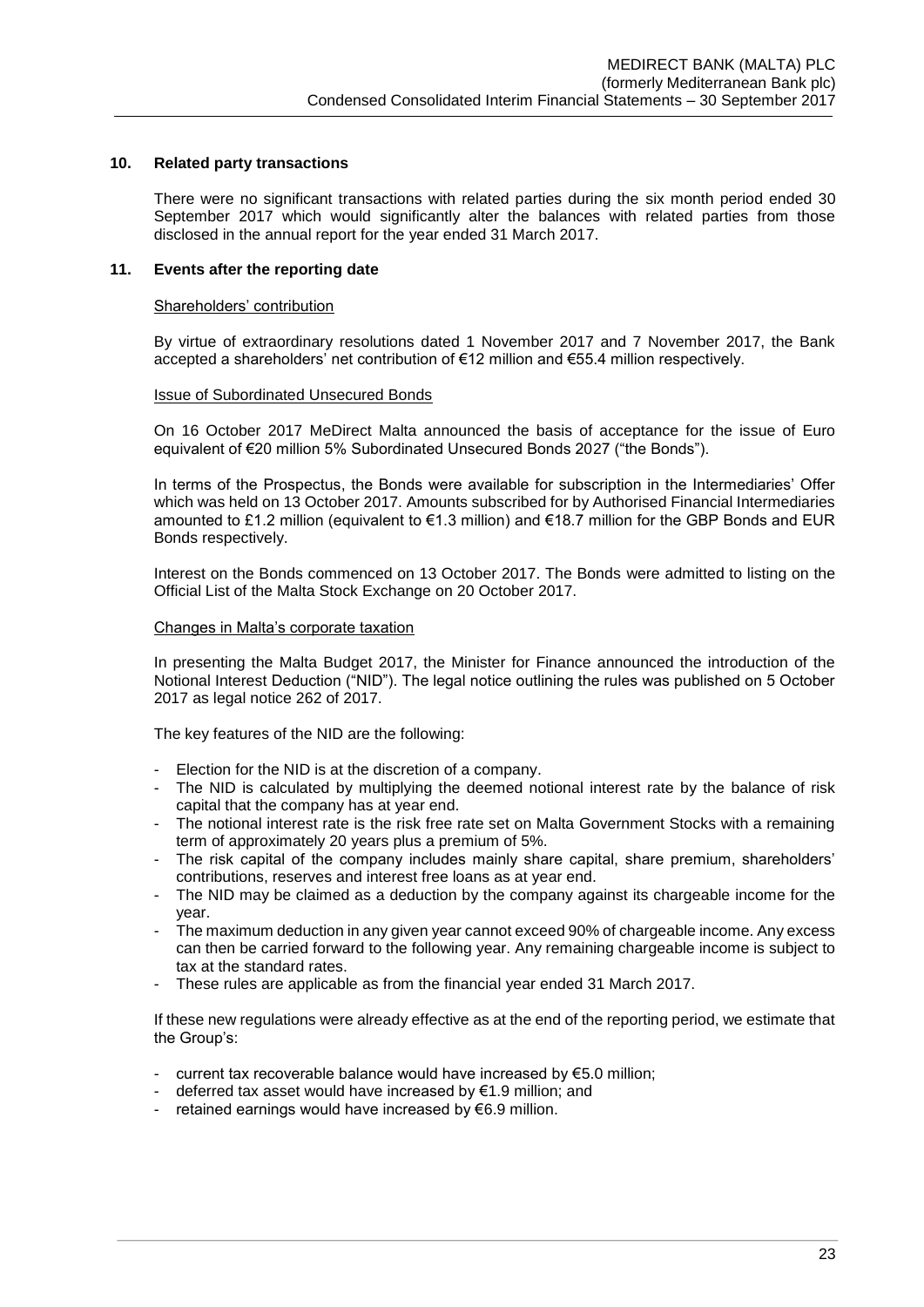# **11. Events after the reporting date** - continued

#### Changes in Belgium's corporate taxation

On 27 October 2017 the Belgium Federal government issued statement in connection to the agreement on the implementation of the corporate tax reform announced earlier in July 2017. The Act has been sent to the Council of State for advice and is expected to be voted by Parliament in the course of December 2017.

The main effect of this tax reform is the decrease in the corporate tax rate from 33% to 29% in 2018 and to 25% as from 2020.

On the other hand, this reform contains other budgetary measures aimed at financing the rate reduction, e.g. introducing a so-called minimum tax and changing the notional interest deduction system.

If the changes mentioned above were already effective as at the end of the reporting period, the Board estimate that the Group's deferred tax asset and retained earnings would have decreased by €1.1 million as at 30 September 2017.